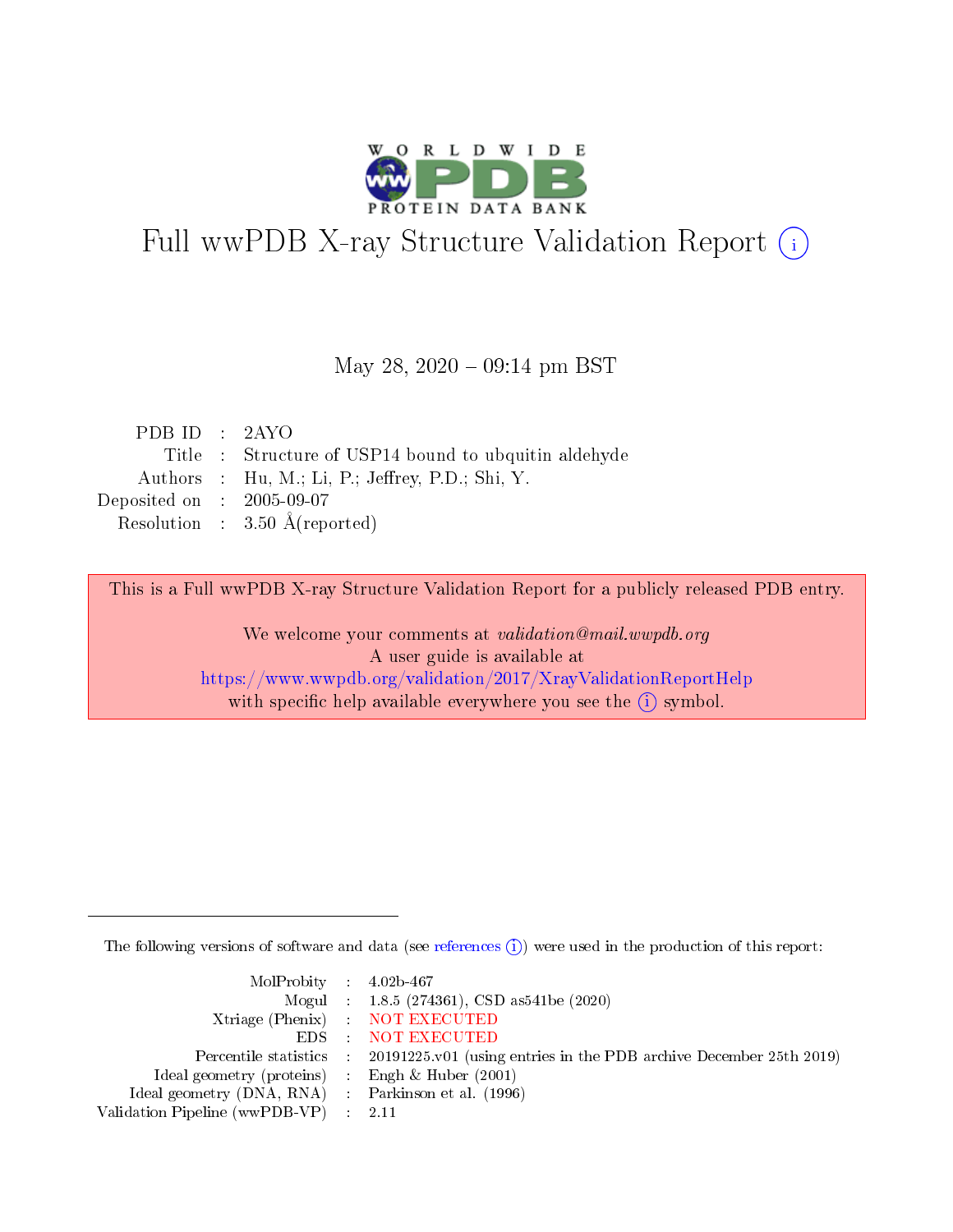# 1 [O](https://www.wwpdb.org/validation/2017/XrayValidationReportHelp#overall_quality)verall quality at a glance (i)

The following experimental techniques were used to determine the structure: X-RAY DIFFRACTION

The reported resolution of this entry is  $3.50 \text{ Å}.$ 

Percentile scores (ranging between 0-100) for global validation metrics of the entry are shown in the following graphic. The table shows the number of entries on which the scores are based.



| Metric                | Whole archive       | Similar resolution                                 |
|-----------------------|---------------------|----------------------------------------------------|
|                       | (# $\rm{Entries}$ ) | $(\text{\#Entries, resolution range}(\text{\AA}))$ |
| Clashscore            | 141614              | $1036(3.58-3.42)$                                  |
| Ramachandran outliers | 138981              | $1005(3.58-3.42)$                                  |
| Sidechain outliers    | 138945              | $1006(3.58-3.42)$                                  |

The table below summarises the geometric issues observed across the polymeric chains and their fit to the electron density. The red, orange, yellow and green segments on the lower bar indicate the fraction of residues that contain outliers for  $\geq=3$ , 2, 1 and 0 types of geometric quality criteria respectively. A grey segment represents the fraction of residues that are not modelled. The numeric value for each fraction is indicated below the corresponding segment, with a dot representing fractions  $\epsilon = 5\%$ 

Note EDS was not executed.

| Mol | Chain   Length $\vert$ |     | Quality of chain |     |     |  |
|-----|------------------------|-----|------------------|-----|-----|--|
|     | 404                    | 22% | 49%              | 15% | 12% |  |
|     | 76                     |     | 61%              | 37% |     |  |

The following table lists non-polymeric compounds, carbohydrate monomers and non-standard residues in protein, DNA, RNA chains that are outliers for geometric or electron-density-fit criteria:

|  |                  |  |  | Mol   Type   Chain   Res   Chirality   Geometry   Clashes   Electron density |
|--|------------------|--|--|------------------------------------------------------------------------------|
|  | 2   GLZ   B   76 |  |  |                                                                              |

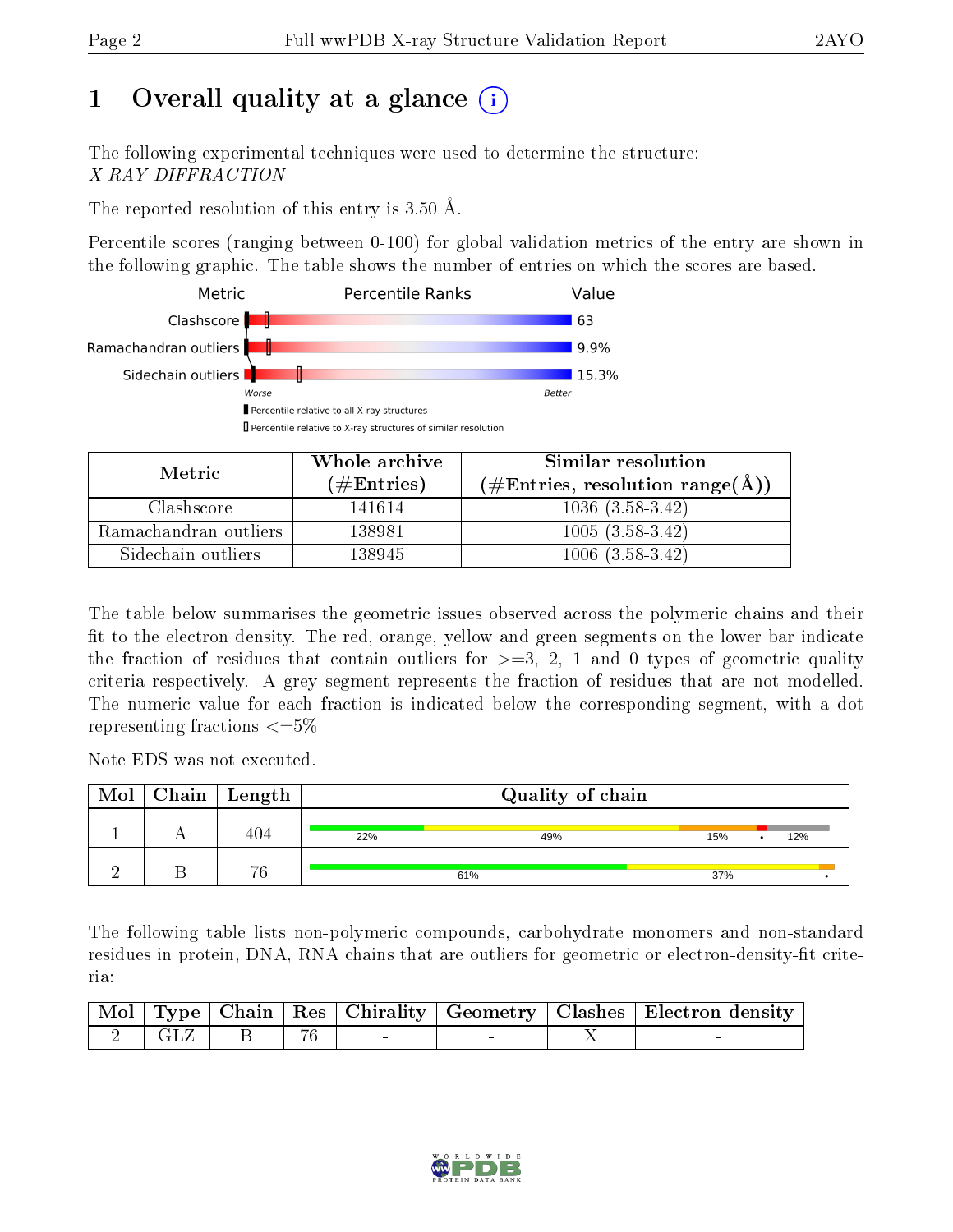# 2 Entry composition (i)

There are 2 unique types of molecules in this entry. The entry contains 3411 atoms, of which 0 are hydrogens and 0 are deuteriums.

In the tables below, the ZeroOcc column contains the number of atoms modelled with zero occupancy, the AltConf column contains the number of residues with at least one atom in alternate conformation and the Trace column contains the number of residues modelled with at most 2 atoms.

Molecule 1 is a protein called Ubiquitin carboxyl-terminal hydrolase 14.

| Mol | Chain | Residues | $\rm{Atoms}$      |     |     |     |    | ZeroOcc | $\mid$ AltConf $\mid$ Trace |  |
|-----|-------|----------|-------------------|-----|-----|-----|----|---------|-----------------------------|--|
|     |       | 355      | Total<br>$2810\,$ | 782 | 470 | 538 | 20 |         |                             |  |

• Molecule 2 is a protein called Ubiquitin.

| Mol | $\cap$ hain | $\mathop{\mathsf{Residues}}$ | Atoms        |     |     |  |  | ZeroOcc   AltConf   Trace |  |
|-----|-------------|------------------------------|--------------|-----|-----|--|--|---------------------------|--|
|     |             | 76                           | Total<br>601 | 378 | 105 |  |  |                           |  |

There is a discrepancy between the modelled and reference sequences:

| Chain | Residue | :   Modelled   Actual | √amment∍                      | Reference |
|-------|---------|-----------------------|-------------------------------|-----------|
|       |         |                       | MODIFIED RESIDUE   UNP P62988 |           |

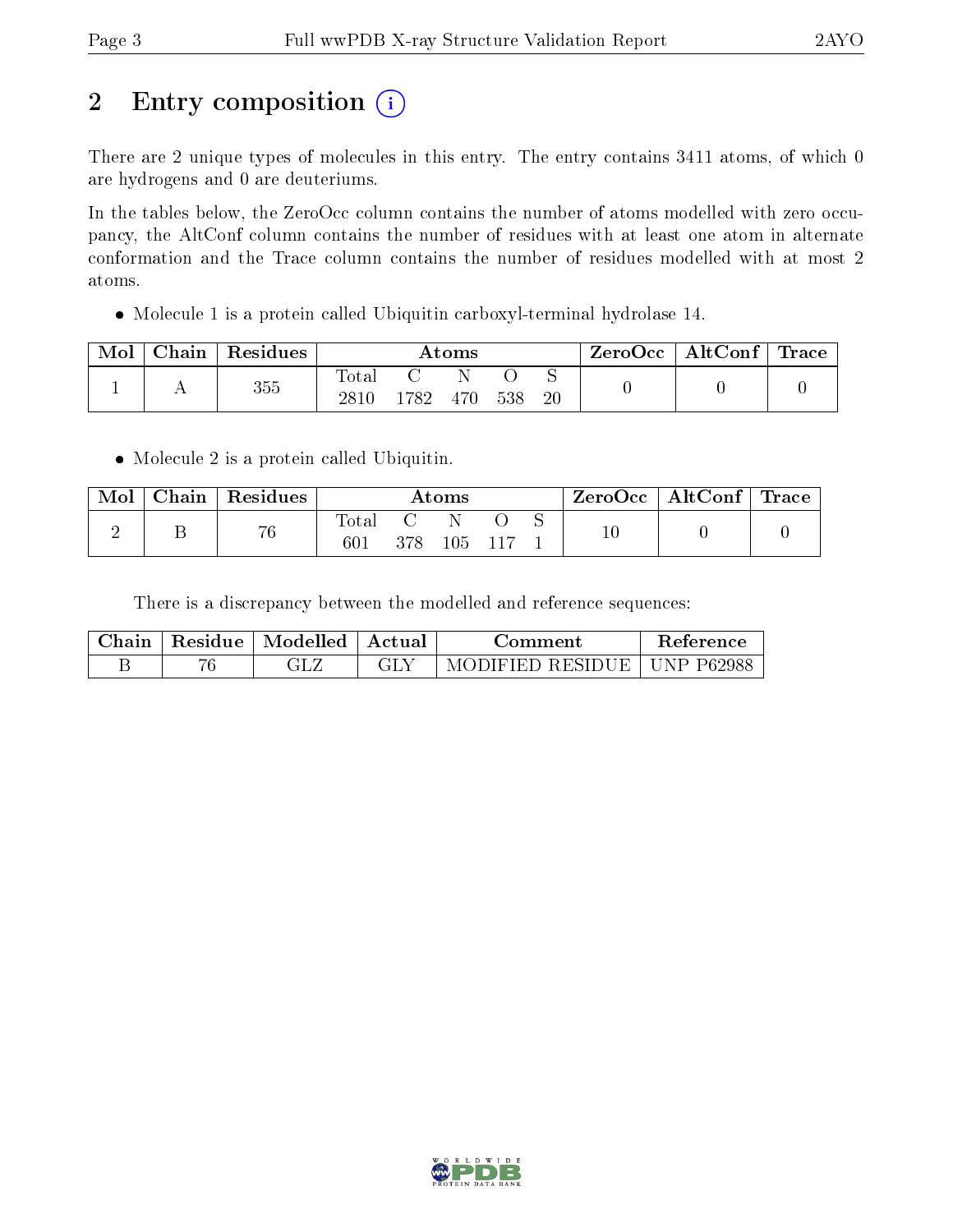## 3 Residue-property plots  $(i)$

These plots are drawn for all protein, RNA and DNA chains in the entry. The first graphic for a chain summarises the proportions of the various outlier classes displayed in the second graphic. The second graphic shows the sequence view annotated by issues in geometry. Residues are colorcoded according to the number of geometric quality criteria for which they contain at least one outlier: green  $= 0$ , yellow  $= 1$ , orange  $= 2$  and red  $= 3$  or more. Stretches of 2 or more consecutive residues without any outlier are shown as a green connector. Residues present in the sample, but not in the model, are shown in grey.

Note EDS was not executed.

• Molecule 1: Ubiquitin carboxyl-terminal hydrolase 14



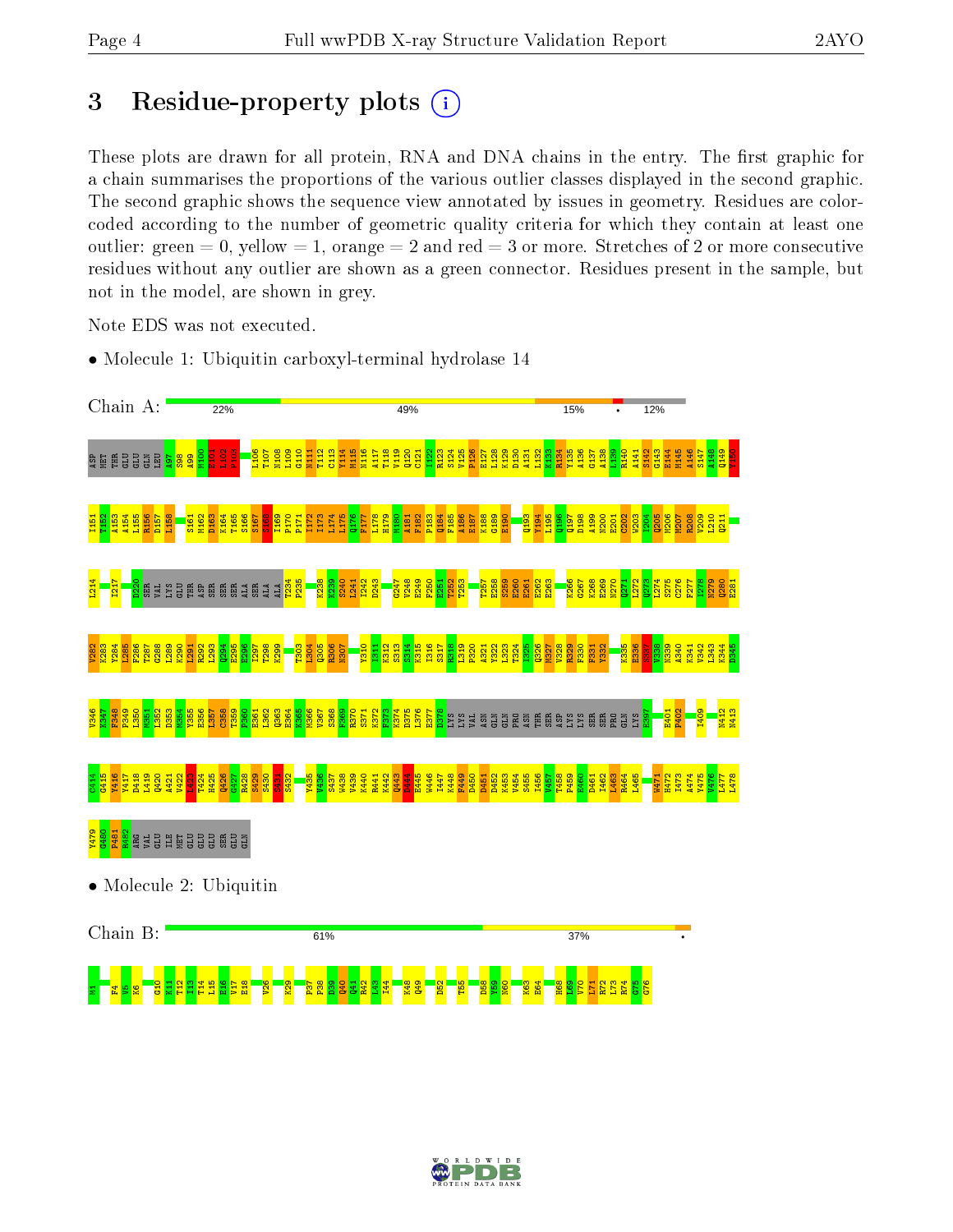## 4 Data and refinement statistics  $(i)$

Xtriage (Phenix) and EDS were not executed - this section is therefore incomplete.

| Property                               | <b>Value</b>                                       | Source    |  |
|----------------------------------------|----------------------------------------------------|-----------|--|
| Space group                            | P 31 2 1                                           | Depositor |  |
| Cell constants                         | 183.93Å<br>45.71Å<br>183.93Å                       | Depositor |  |
| a, b, c, $\alpha$ , $\beta$ , $\gamma$ | $90.00^\circ$<br>$120.00^{\circ}$<br>$90.00^\circ$ |           |  |
| Resolution $(A)$                       | 99.00<br>- 3.50                                    | Depositor |  |
| % Data completeness                    | (Not available) $(99.00-3.50)$                     | Depositor |  |
| (in resolution range)                  |                                                    |           |  |
| $\mathrm{R}_{merge}$                   | (Not available)                                    | Depositor |  |
| $\mathrm{R}_{sym}$                     | (Not available)                                    | Depositor |  |
| Refinement program                     | <b>CNS</b>                                         | Depositor |  |
| $R, R_{free}$                          | 0.290<br>0.330                                     | Depositor |  |
| Estimated twinning fraction            | $\overline{\text{No}}$ twinning to report.         | Xtriage   |  |
| Total number of atoms                  | 3411                                               | wwPDB-VP  |  |
| Average B, all atoms $(A^2)$           | 93.0                                               | wwPDB-VP  |  |

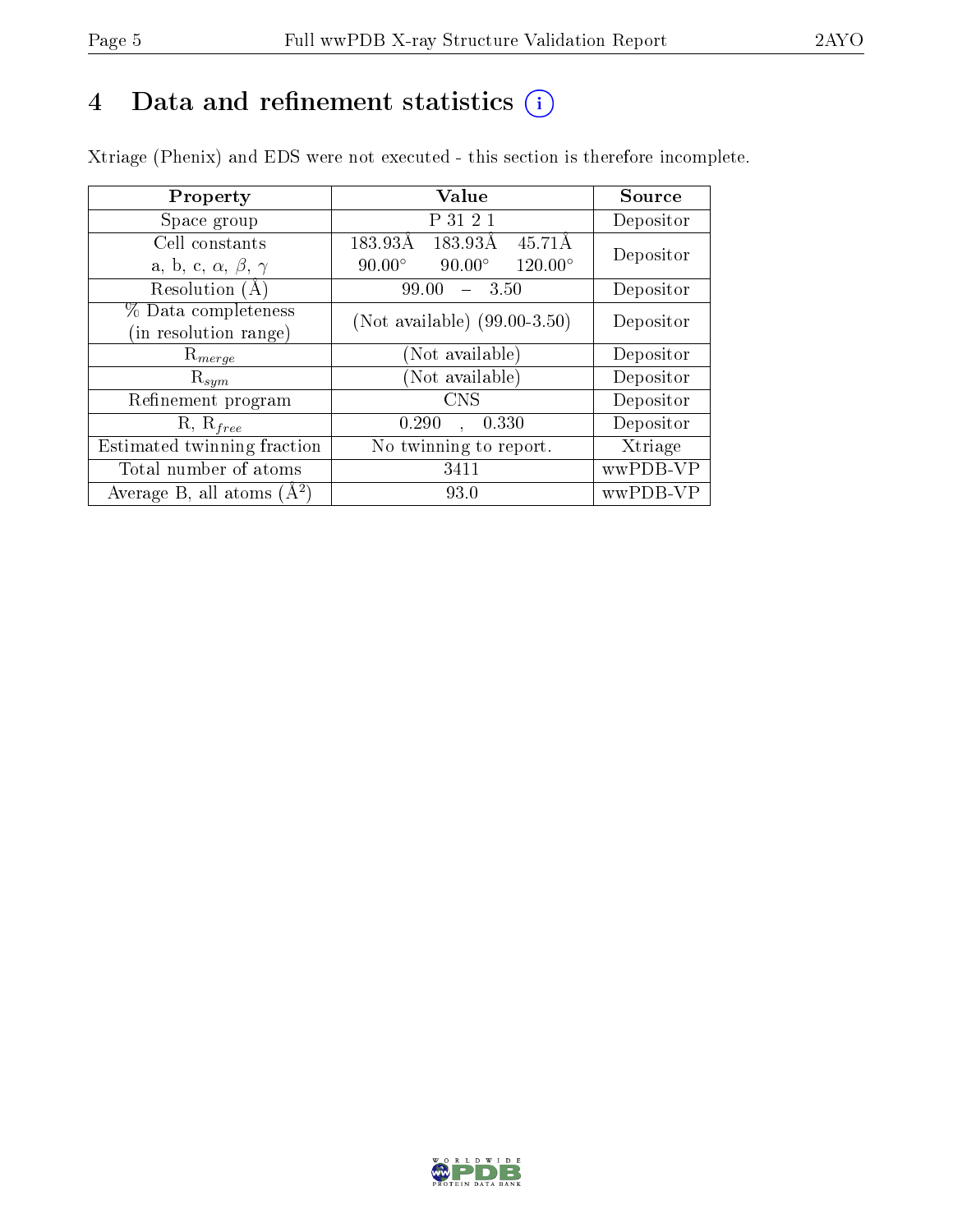# 5 Model quality  $(i)$

### 5.1 Standard geometry  $(i)$

Bond lengths and bond angles in the following residue types are not validated in this section: GLZ

The Z score for a bond length (or angle) is the number of standard deviations the observed value is removed from the expected value. A bond length (or angle) with  $|Z| > 5$  is considered an outlier worth inspection. RMSZ is the root-mean-square of all Z scores of the bond lengths (or angles).

| Mol                         | Chain |      | Bond lengths | Bond angles |                   |  |
|-----------------------------|-------|------|--------------|-------------|-------------------|--|
|                             |       | RMSZ | $\ Z\  > 5$  | RMSZ        | $\# Z >5$         |  |
|                             |       | 0.63 | 0/2860       | 0.92        | $6/3852(0.2\%)$   |  |
| $\mathcal{D}_{\mathcal{L}}$ | B     | 0.47 | 0/603        | 0.75        | $1/811$ $(0.1\%)$ |  |
| ΑH                          | АH    | 0.60 | 0/3463       | 0.89        | $7/4663(0.2\%)$   |  |

Chiral center outliers are detected by calculating the chiral volume of a chiral center and verifying if the center is modelled as a planar moiety or with the opposite hand.A planarity outlier is detected by checking planarity of atoms in a peptide group, atoms in a mainchain group or atoms of a sidechain that are expected to be planar.

|  | $\mid$ Mol $\mid$ Chain $\mid$ #Chirality outliers $\mid$ #Planarity outliers $'$ |
|--|-----------------------------------------------------------------------------------|
|  |                                                                                   |

There are no bond length outliers.

All (7) bond angle outliers are listed below:

| Mol            | Chain | Res | Type       | Atoms      | Z       | Observed $(°)$ | Ideal $(°)$ |
|----------------|-------|-----|------------|------------|---------|----------------|-------------|
|                |       | 102 | LEU        | $N$ -CA-C  | 8.92    | 135.07         | 111.00      |
|                | А     | 103 | <b>PRO</b> | $N$ -CA-C  | 6.79    | 129.74         | 112.10      |
|                |       | 402 | <b>PRO</b> | $N$ -CA-CB | 6.43    | 111.01         | 103.30      |
|                |       | 101 | GLU        | $N$ -CA-C  | 6.06    | 127.36         | 111.00      |
|                |       | 423 | LEU        | $N$ -CA-C  | $-5.47$ | 96.23          | 111.00      |
| $\overline{2}$ | В     | 52  | <b>ASP</b> | $N$ -CA-C  | 5.11    | 124.81         | 111.00      |
|                |       | 279 | A SN       | $N$ -CA-C  | $-5.04$ | 97.38          | 111.00      |

There are no chirality outliers.

All (1) planarity outliers are listed below:

| $\lceil\,\overline{\mathrm{M}}\mathrm{o}\mathrm{l}\,\,\rceil$ Chain $\lceil\,\mathrm{Res}\rceil$ Type $\lceil\,\mathrm{M}\rceil$ |     |       | Group     |
|----------------------------------------------------------------------------------------------------------------------------------|-----|-------|-----------|
|                                                                                                                                  | 150 | TYR – | Sidechain |

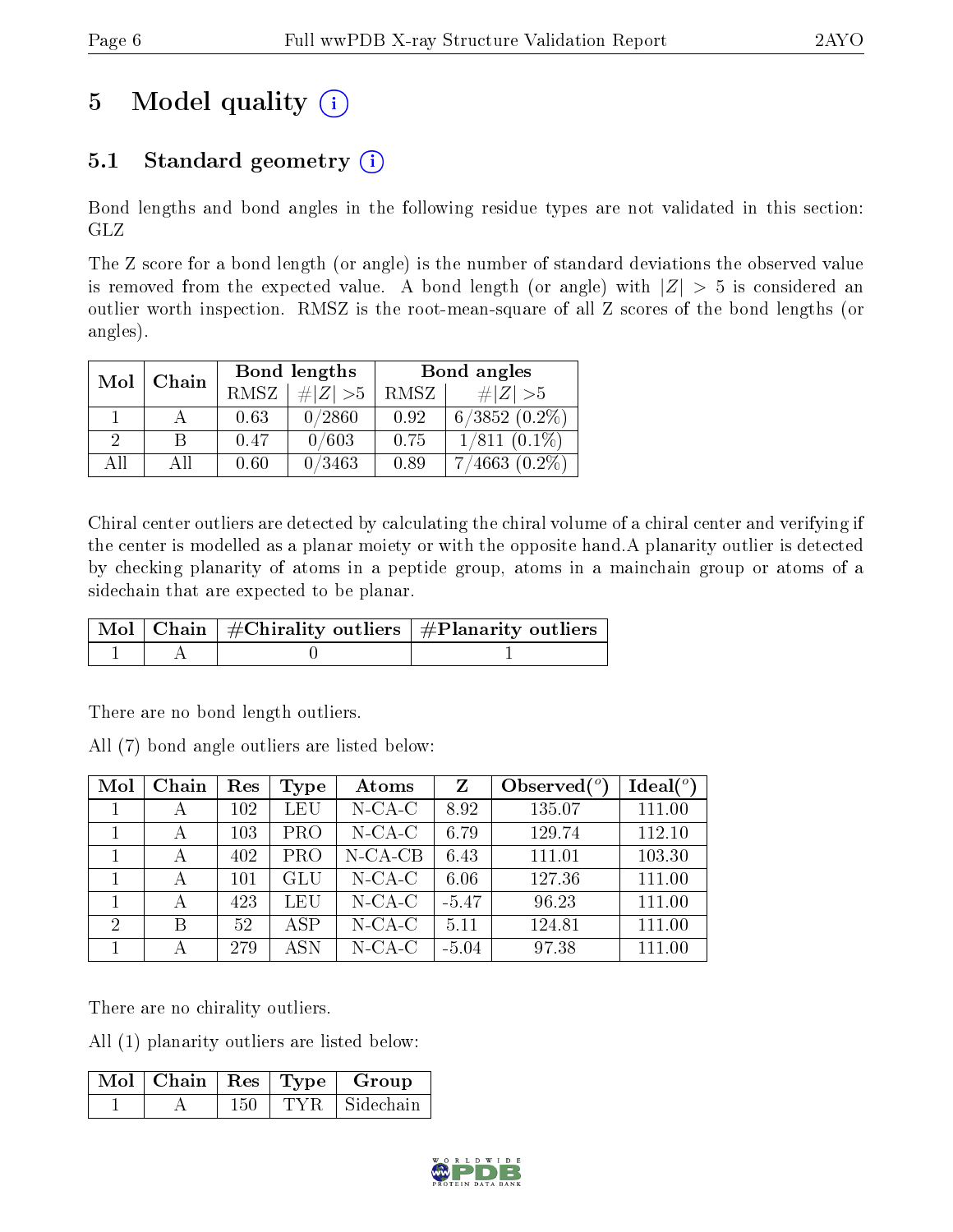### 5.2 Too-close contacts  $(i)$

In the following table, the Non-H and H(model) columns list the number of non-hydrogen atoms and hydrogen atoms in the chain respectively. The H(added) column lists the number of hydrogen atoms added and optimized by MolProbity. The Clashes column lists the number of clashes within the asymmetric unit, whereas Symm-Clashes lists symmetry related clashes.

| Mol | Chain |                  |      |     | $\vert$ Non-H $\vert$ H(model) $\vert$ H(added) $\vert$ Clashes $\vert$ Symm-Clashes |
|-----|-------|------------------|------|-----|--------------------------------------------------------------------------------------|
|     |       | 2810             | 2766 | 414 |                                                                                      |
|     |       | 601              | 630  |     |                                                                                      |
|     |       | 341 <sub>1</sub> | 3396 |     |                                                                                      |

The all-atom clashscore is defined as the number of clashes found per 1000 atoms (including hydrogen atoms). The all-atom clashscore for this structure is 63.

All (426) close contacts within the same asymmetric unit are listed below, sorted by their clash magnitude.

| Atom-1               | $A$ tom- $2$        | Interatomic      | Clash         |
|----------------------|---------------------|------------------|---------------|
|                      |                     | distance $(\AA)$ | overlap $(A)$ |
| 1:A:319:LEU:O        | 1:A:412:ASN:HB3     | 1.37             | 1.24          |
| 1:A:424:THR:HG21     | 1:A:472:HIS:HB3     | 1.24             | 1.17          |
| 1:A:292:ARG:NH2      | 2: B:68: HIS: CE1   | 2.19             | 1.11          |
| 1:A:282:VAL:HG13     | 1: A:287:THR:HB     | 1.25             | $1.10\,$      |
| 1:A:238:LYS:NZ       | 1:A:412:ASN:HD21    | 1.50             | 1.09          |
| 1: A:203:TRP:HE1     | 1: A:207: MET:CE    | 1.64             | 1.08          |
| 1: A: 165: THR: HG22 | 1: A: 166: SER: N   | 1.66             | 1.07          |
| 1: A: 165: THE: CG2  | 1:A:166:SER:H       | 1.68             | 1.06          |
| 1: A: 165: THR: HG22 | 1: A: 166: SER:H    | 0.93             | 1.03          |
| 2:B:15:LEU:HD11      | 2:B:29:LYS:HB3      | 1.40             | 1.02          |
| 1: A:203:TRP:HE1     | 1: A:207: MET:HE2   | 1.27             | 1.00          |
| 1:A:280:GLN:HE22     | 1: A:344: LYS: HD3  | 1.28             | 0.98          |
| 1: A: 359: THR:O     | 1:A:363:GLN:HG3     | 1.65             | 0.96          |
| 1:A:292:ARG:HG3      | 2: B:6: LYS: NZ     | 1.81             | 0.96          |
| 1:A:443:GLN:O        | 1:A:444:ASP:HB2     | 1.65             | 0.96          |
| 1: A:115: MET:HE2    | 1:A:174:LEU:HD11    | 1.47             | 0.95          |
| 1: A: 113: CYS: SG   | 2:B:76:GLZ:C        | 2.55             | 0.94          |
| 1:A:199:ALA:HB2      | 1: A: 435: TYR: CE1 | 2.02             | 0.94          |
| 1:A:292:ARG:HH22     | 2:B:68:HIS:CE1      | 1.83             | 0.91          |
| 1:A:292:ARG:HG3      | 2:B:6:LYS:HZ1       | 1.34             | 0.91          |
| 1:A:307:ASN:H        | 1: A:307: ASN:HD22  | 1.14             | 0.91          |
| 1:A:114:TYR:CD2      | 1:A:115:MET:N       | 2.40             | 0.89          |
| 1: A:292:ARG:NE      | 2:B:6:LYS:HZ3       | 1.70             | 0.88          |
| 1: A: 367: VAL: O    | 1:A:371:SER:HB2     | 1.73             | 0.88          |
| 1:A:292:ARG:NH2      | 2: B:68: HIS: ND1   | 2.21             | 0.88          |

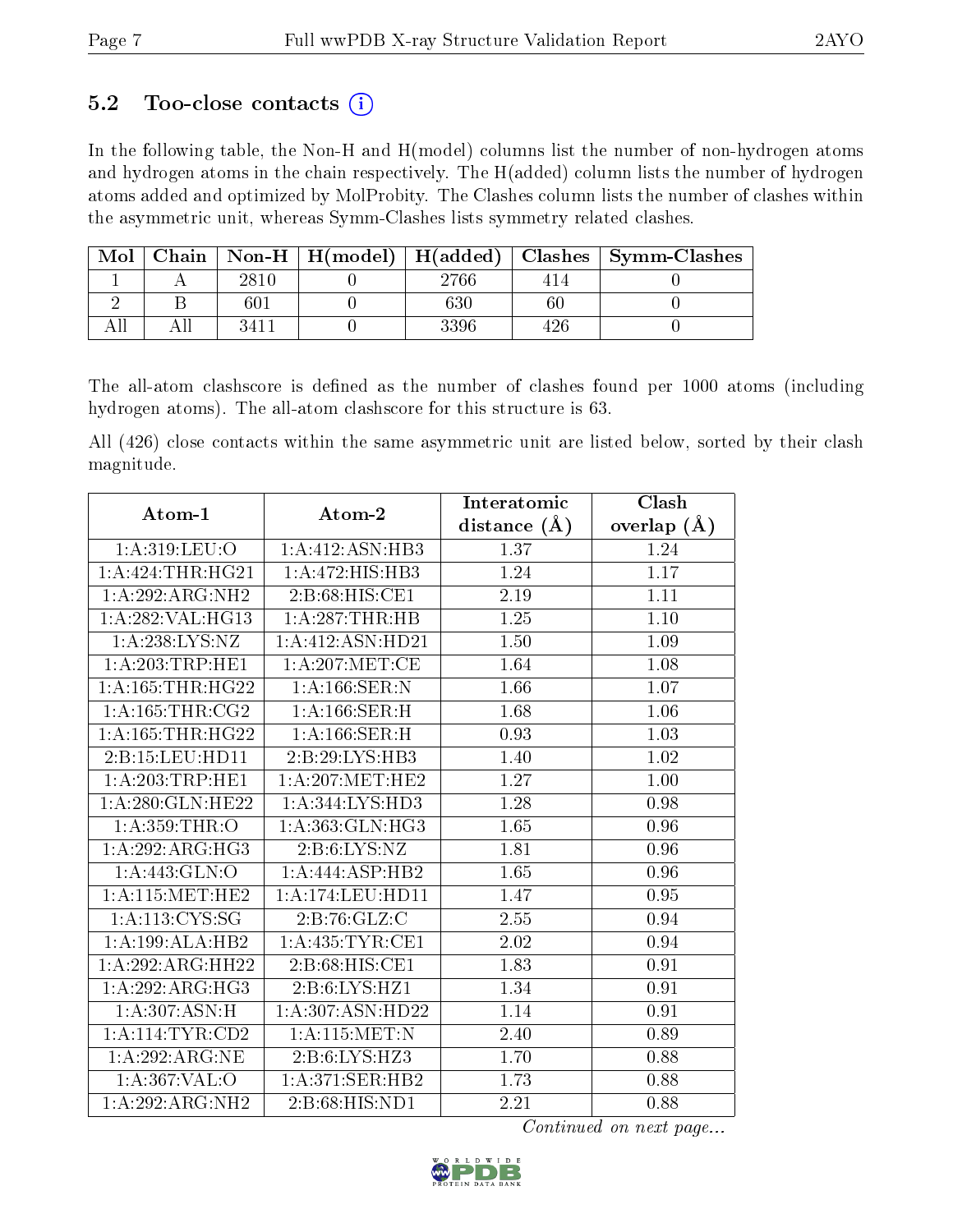| Communaca from previous page |                                               | Interatomic      | Clash         |
|------------------------------|-----------------------------------------------|------------------|---------------|
| Atom-1                       | Atom-2                                        | distance $(\AA)$ | overlap $(A)$ |
| 1: A:424:THR:CG2             | 1:A:472:HIS:HB3                               | 2.03             | 0.88          |
| $1:A:292:ARG:\overline{HE}$  | 2: B:6: LYS: NZ                               | 1.71             | 0.88          |
| 1: A:426: GLN:HB3            | 1:A:472:HIS:ND1                               | 1.89             | 0.87          |
| 1: A: 165: THR: HG22         | 1:A:167:SER:H                                 | 1.39             | 0.87          |
| 1:A:131:ALA:HB1              | 1:A:214:LEU:HD22                              | 1.55             | 0.87          |
| 1:A:277:PHE:HE1              | 1:A:292:ARG:HD2                               | 1.39             | 0.86          |
| 1:A:175:LEU:O                | 1:A:175:LEU:HD12                              | 1.76             | 0.86          |
| 1:A:292:ARG:HE               | 2:B:6:LYS:HZ3                                 | 0.87             | 0.86          |
| 1: A:277:PHE:CE1             | 1:A:292:ARG:HD2                               | 2.12             | 0.85          |
| 1:A:292:ARG:HG3              | 2: B:6: LYS: CE                               | 2.07             | 0.84          |
| 1: A:203:TRP:HE1             | 1: A:207: MET:HE1                             | 1.42             | 0.84          |
| 1:A:442:LYS:HD3              | 1: A:445: GLU:OE1                             | 1.76             | 0.84          |
| 1: A:298:THR:O               | 2:B:14:THR:HG21                               | 1.77             | 0.83          |
| 1: A: 352: LEU: HB3          | 1:A:417:TYR:HB2                               | 1.61             | 0.82          |
| 1: A:316: ILE: HG21          | 1:A:319:LEU:HD21                              | 1.62             | 0.81          |
| 1:A:275:SER:HB2              | 1:A:292:ARG:HH11                              | 1.45             | 0.81          |
| 1:A:124:SER:O                | 1: A: 126: PRO: HD3                           | 1.80             | 0.81          |
| $1:$ A:238:LYS:NZ            | 1:A:412:ASN:ND2                               | 2.29             | 0.81          |
| 1:A:154:ALA:HB2              | 1: A:177: PHE: HD1                            | 1.46             | 0.80          |
| 1: A:115: MET:CE             | 1:A:174:LEU:HD11                              | $2.11\,$         | 0.80          |
| 1: A:238: LYS: HZ2           | 1:A:412:ASN:HD21                              | 1.28             | 0.80          |
| 2:B:15:LEU:HDI1              | 2:B:29:LYS:CB                                 | 2.12             | 0.80          |
| 1:A:430:SER:O                | 1:A:431:SER:HB2                               | 1.78             | 0.80          |
| 1:A:102:LEU:CD1              | 1: A: 103: PRO: HD3                           | 2.13             | 0.79          |
| 1:A:441:ARG:O                | $1:A:442:LYS:H\overline{G3}$                  | 1.83             | 0.79          |
| 1:A:123:ARG:HH21             | 1: A:162:MET:HB3                              | 1.48             | 0.77          |
| 1: A:174:LEU:HD22            | 1:A:174:LEU:O                                 | 1.85             | 0.77          |
| 1:A:283:LYS:HA               | $1: A:283: \overline{\text{LYS}: \text{HE2}}$ | 1.65             | 0.77          |
| 1:A:292:ARG:CG               | 2:B:6:LYS:HZ1                                 | 1.97             | 0.77          |
| 1: A: 425: HIS: HB2          | 1: A: 435: TYR: CE2                           | 2.20             | 0.76          |
| 1: A:173: ILE: HGI3          | 1: A:174:LEU:H                                | 1.50             | 0.76          |
| 1: A:293:LEU:HD11            | 1:A:357:LEU:HD21                              | 1.65             | 0.76          |
| 1:A:250:PHE:O                | 1: A:268:LYS:HG2                              | 1.86             | 0.76          |
| 1: A:114:TYR:HD2             | 1:A:115:MET:N                                 | 1.82             | 0.75          |
| 1:A:154:ALA:HB2              | 1: A: 177: PHE: CD1                           | 2.21             | 0.75          |
| 1: A:259: SER:O              | $1:$ A:261:GLU:N                              | 2.19             | 0.75          |
| 1:A:316:ILE:HG21             | 1: A:319:LEU:CD2                              | 2.15             | 0.75          |
| 1: A:103: PRO:HB3            | 1:A:454:VAL:HG11                              | 1.66             | 0.75          |
| 1: A: 101: GLU: C            | 1: A: 102: LEU: HG                            | 2.07             | 0.75          |
| 1: A: 165: THR: HG22         | 1: A: 167: SER: N                             | 2.02             | 0.74          |
| 1: A:203:TRP:NE1             | 1: A:207: MET:HE2                             | 2.02             | 0.74          |

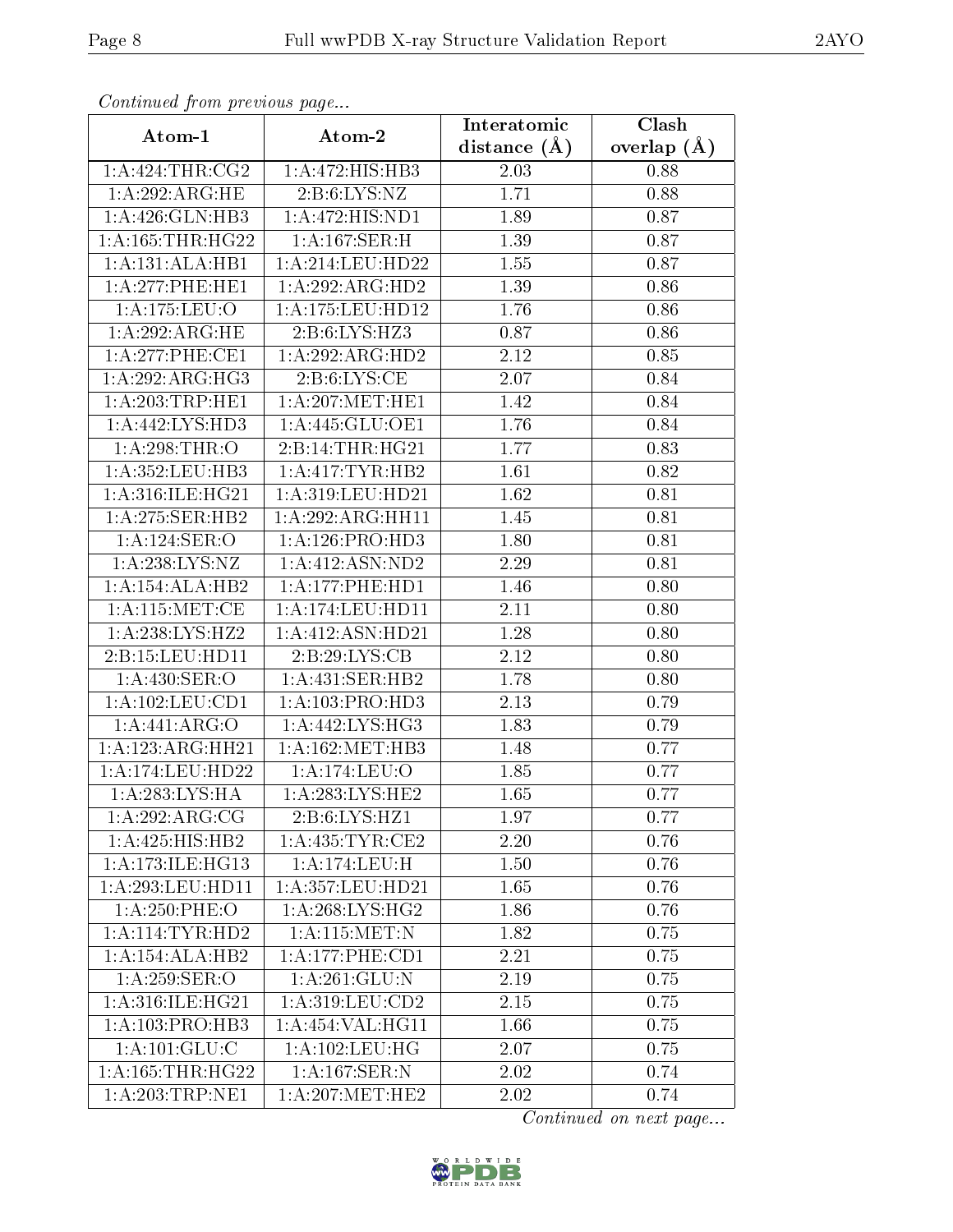| Communa from previous page |                                          | Interatomic      | $\overline{\text{Clash}}$ |
|----------------------------|------------------------------------------|------------------|---------------------------|
| Atom-1                     | Atom-2                                   | distance $(\AA)$ | overlap $(A)$             |
| 1:A:350:LEU:HD21           | 1:A:463:LEU:HD11                         | 1.70             | 0.73                      |
| 1:A:292:ARG:HH21           | 2:B:68:HIS:CE1                           | 2.02             | 0.73                      |
| 1:A:292:ARG:HG3            | 2: B: 6: LYS: HE2                        | 1.69             | 0.73                      |
| 1: A:319: LEU:O            | 1:A:412:ASN:CB                           | 2.30             | 0.73                      |
| 1:A:199:ALA:HB2            | 1:A:435:TYR:CD1                          | 2.24             | 0.72                      |
| 1: A: 197: GLN: NE2        | 2:B:74:ARG:HH12                          | 1.86             | 0.72                      |
| 1:A:307:ASN:ND2            | 1:A:307:ASN:H                            | 1.86             | 0.72                      |
| 1:A:238:LYS:HZ1            | 1:A:412:ASN:HD21                         | 1.36             | 0.72                      |
| 1:A:199:ALA:CB             | 1: A: 435: TYR: CE1                      | 2.72             | 0.72                      |
| 1: A:350: LEU: HD11        | 1: A: 463: LEU: HD11                     | 1.72             | 0.71                      |
| 1:A:422:VAL:HG12           | 1:A:423:LEU:N                            | 2.05             | 0.71                      |
| 1:A:111:ASN:CA             | 2:B:76:GLZ:HAI                           | 2.20             | 0.71                      |
| 1:A:292:ARG:CG             | 2: B:6: LYS: NZ                          | 2.52             | 0.71                      |
| 1: A:115: MET:O            | 1:A:119:VAL:HG23                         | 1.92             | 0.70                      |
| 1: A:200:ASN:HB2           | 1: A:475: TYR: HE2                       | 1.55             | 0.70                      |
| 1:A:343:LEU:O              | 1: A:343:LEU:HG                          | 1.91             | 0.69                      |
| 1:A:352:LEU:HD23           | 1:A:417:TYR:HD1                          | 1.58             | 0.69                      |
| 1: A: 193: GLN: O          | 1: A:194:TYR:HB2                         | 1.92             | 0.69                      |
| 1:A:425:HIS:CD2            | 1: A: 435: TYR: HE2                      | 2.11             | 0.69                      |
| 1:A:448:LYS:O              | 1: A:448: LYS: HG2                       | 1.91             | 0.69                      |
| 1: A:426: GLN: HG2         | 1:A:472:HIS:CE1                          | 2.28             | 0.68                      |
| 1:A:275:SER:HB2            | 1:A:292:ARG:NH1                          | 2.08             | 0.68                      |
| 1:A:330:PHE:N              | 1:A:342:VAL:HG23                         | 2.07             | 0.68                      |
| 1:A:127:GLU:HG2            | 1: A:322: TYR: OH                        | 1.92             | 0.68                      |
| 1:A:331:PHE:O              | 1:A:340:ALA:HB3                          | 1.94             | 0.68                      |
| 1:A:158:LEU:HD12           | 1: A:173: ILE: HD11                      | 1.76             | 0.68                      |
| 1: A: 363: GLN:O           | $1:\overline{A}:367:\overline{VAL}:HG23$ | 1.93             | 0.68                      |
| 1: A:234:THR:HB            | 1:A:235:PRO:HD3                          | 1.74             | 0.67                      |
| 1:A:113:CYS:HA             | 1:A:116:ASN:HD22                         | 1.61             | 0.66                      |
| 1: A:203:TRP:NE1           | 1: A:207: MET:CE                         | 2.49             | 0.66                      |
| 1: A:111: ASN: HA          | 2:B:76:GLZ:HA1                           | 1.75             | 0.66                      |
| 1: A:242: ILE: CG2         | 1:A:272:LEU:HD21                         | 2.26             | 0.66                      |
| 1:A:326:GLN:HG2            | 1: A:326: GLN:O                          | 1.94             | 0.65                      |
| 1: A:446:TRP:CD1           | 1:A:462:ILE:HD11                         | 2.31             | 0.65                      |
| 1:A:295:GLU:OE2            | 1: A:312: LYS: HD2                       | 1.97             | 0.65                      |
| $1: A:286:$ PHE:CZ         | 1:A:357:LEU:HD12                         | 2.32             | 0.65                      |
| 1: A:317: SER:O            | 1: A: 362: LEU: HD12                     | 1.96             | 0.65                      |
| 1:A:249:GLU:O              | $1: A:250:$ PHE:HD2                      | 1.79             | 0.64                      |
| 1: A:102: LEU: HD13        | 1: A: 103: PRO: HD3                      | 1.78             | 0.64                      |
| 1: A:140:ARG:HB2           | 1:A:149:GLN:NE2                          | 2.13             | 0.64                      |
| 1:A:183:PRO:O              | 1:A:185:PHE:N                            | 2.31             | 0.63                      |

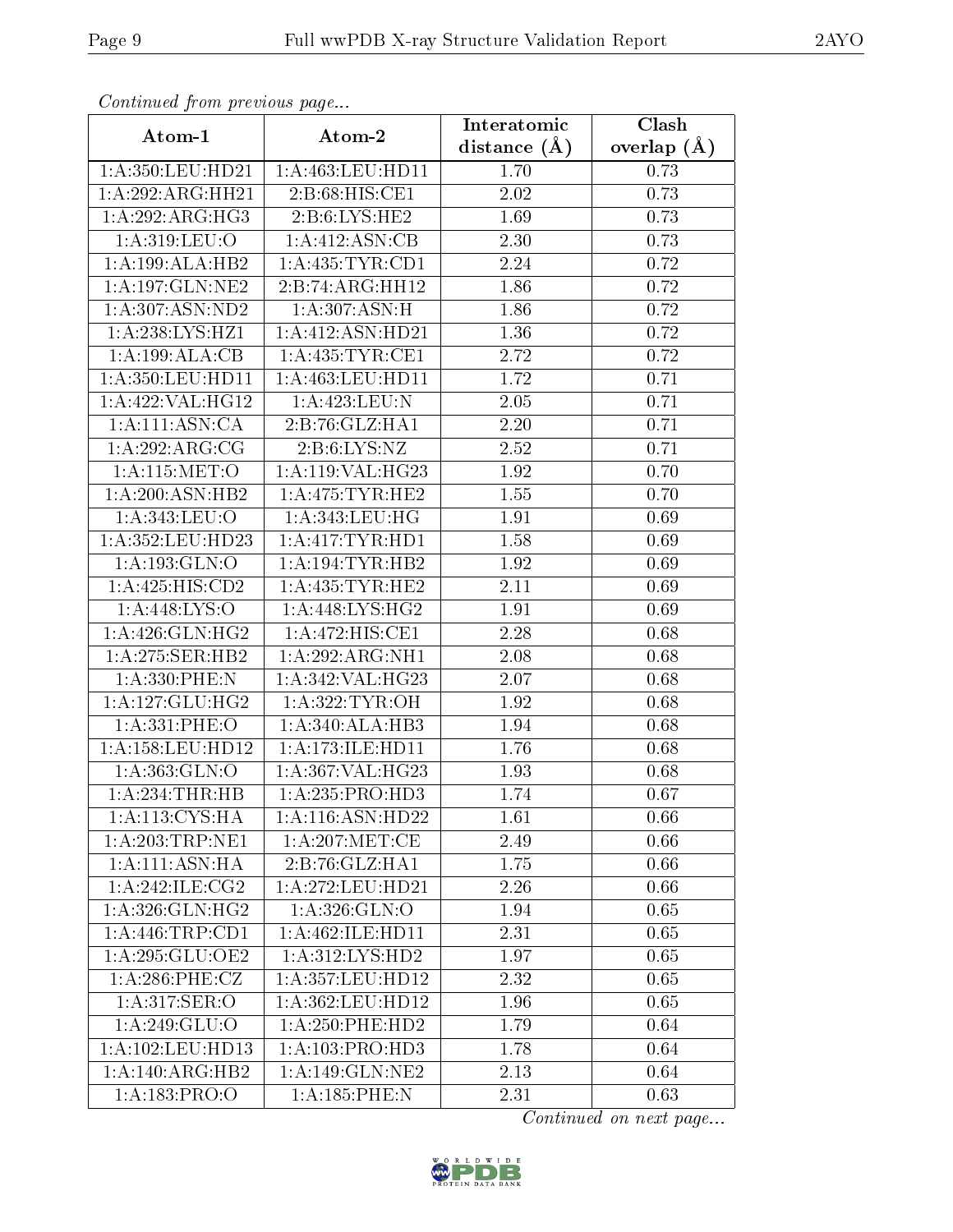| Commaca jibin previous page |                            | Interatomic       | Clash         |
|-----------------------------|----------------------------|-------------------|---------------|
| Atom-1                      | Atom-2                     | distance $(A)$    | overlap $(A)$ |
| $1: A:286:$ PHE:HA          | 1:A:289:LEU:HD12           | 1.78              | 0.63          |
| 1: A:475: TYR: CE1          | 2:B:73:LEU:HD12            | 2.33              | 0.63          |
| 1:A:307:ASN:N               | 1:A:307:ASN:HD22           | 1.91              | 0.63          |
| 1:A:143:GLY:O               | 1: A:144: GLU:HB2          | 1.99              | 0.63          |
| 1: A:475: TYR: CD1          | 2:B:73:LEU:HD12            | 2.32              | 0.63          |
| 1: A:435: TYR:OH            | 2:B:73:LEU:O               | 2.13              | 0.63          |
| 1: A:206: MET:O             | 1:A:209:VAL:HG23           | 1.99              | 0.63          |
| 1: A:113: CYS:N             | 2: B:76: GLZ:O             | 2.30              | 0.63          |
| 1: A:140:ARG:HB2            | 1:A:149:GLN:HE21           | 1.64              | 0.63          |
| 1: A:207: MET:HG3           | 1:A:242:ILE:HD13           | 1.79              | 0.63          |
| 1:A:114:TYR:HA              | 1: A: 435: TYR: HD1        | 1.63              | 0.62          |
| 1: A:280: GLN: HE22         | 1: A: 344: LYS: CD         | 2.07              | 0.62          |
| 1:A:286:PHE:O               | 1:A:289:LEU:HB2            | 1.98              | 0.62          |
| 1:A:123:ARG:HH11            | 1:A:123:ARG:HG2            | 1.65              | 0.62          |
| 1:A:329:ARG:HG2             | 1:A:342:VAL:O              | 1.99              | 0.62          |
| $1: A:330:$ PHE:CE2         | 2:B:70:VAL:HG13            | 2.35              | 0.62          |
| 1: A.366: MET:O             | 1:A:370:ARG:HB3            | 2.00              | 0.62          |
| 1:A:238:LYS:HZ2             | 1:A:412:ASN:ND2            | 1.95              | 0.62          |
| 1:A:153:ALA:HA              | 1: A: 156: ARG: HE         | 1.64              | 0.62          |
| 1: A: 185: PHE: O           | 1:A:186:ALA:HB2            | 1.99              | 0.61          |
| 1:A:290:LYS:C               | 1:A:292:ARG:H              | 2.04              | 0.61          |
| 1:A:199:ALA:N               | 1: A: 435: TYR: HE1        | 1.99              | 0.61          |
| 1:A:339:ASN:OD1             | 2:B:40:GLN:NE2             | 2.34              | 0.61          |
| 1:A:258:GLU:O               | $1:A:260:\overline{GLU:N}$ | 2.34              | 0.61          |
| 1: A:173: ILE: CG1          | 1:A:174:LEU:H              | $\overline{2.14}$ | 0.61          |
| 1: A: 165: THR: CG2         | 1:A:167:SER:H              | 2.09              | 0.60          |
| 1: A:280: GLN:NE2           | 1: A:344: LYS: HD3         | 2.09              | 0.60          |
| 1: A: 120: GLN: CD          | 1: A:449: PHE:HD2          | 2.04              | 0.60          |
| 1: A:307: ASN:ND2           | 1: A:307: ASN:N            | 2.47              | 0.60          |
| 1:A:440:LYS:HD2             | 1:A:446:TRP:CZ3            | 2.36              | 0.60          |
| $1:\overline{A:339:ASN:O}$  | 1:A:429:SER:HB3            | 2.02              | 0.59          |
| 1:A:173:ILE:O               | 1: A:177:PHE:HB2           | 2.03              | 0.59          |
| 1:A:141:ALA:O               | 1:A:142:SER:HB3            | 2.02              | 0.59          |
| 1: A:366:MET:HE2            | 1:A:415:GLY:H              | 1.67              | 0.59          |
| 1:A:422:VAL:HG12            | 1: A:423: LEU:H            | 1.66              | 0.59          |
| 1: A:370: ARG:O             | 1: A:374: LYS: HB2         | 2.01              | 0.59          |
| 1: A: 175: LEU: CD1         | 1:A:179:HIS:ND1            | 2.66              | 0.59          |
| 1: A: 168: SER: O           | 1:A:170:PRO:HD3            | 2.03              | 0.59          |
| 1:A:199:ALA:H               | 1: A: 435: TYR: HE1        | 1.48              | 0.58          |
| 1:A:113:CYS:SG              | 2:B:76:GLZ:CA              | 2.91              | 0.58          |
| 1:A:291:LEU:HD12            | 1: A:291:LEU: N            | 2.17              | 0.58          |

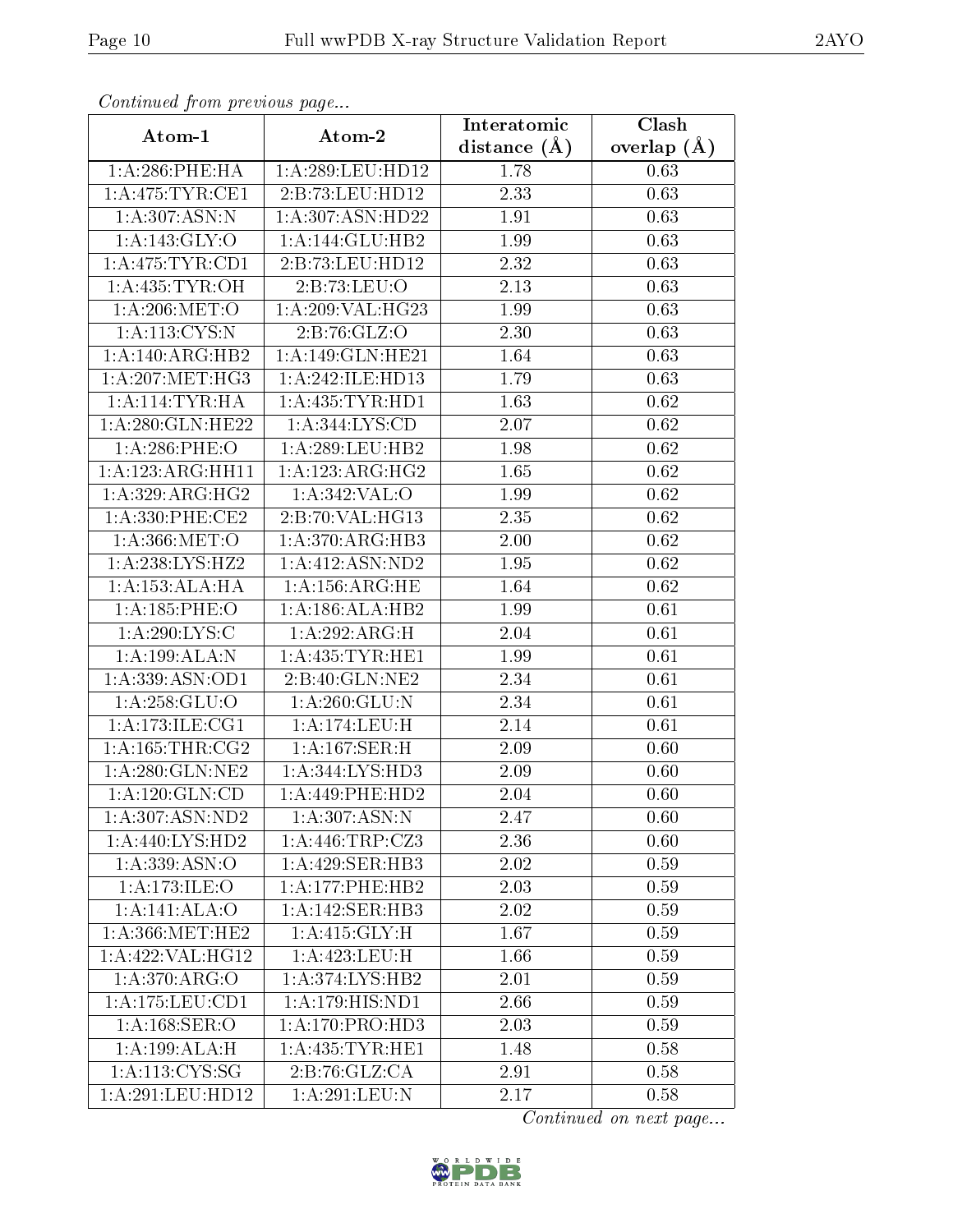| Continuea from previous page    |                     | Interatomic      | Clash         |
|---------------------------------|---------------------|------------------|---------------|
| Atom-1                          | Atom-2              | distance $(\AA)$ | overlap $(A)$ |
| 1:A:179:HIS:CD2                 | 1:A:185:PHE:O       | 2.55             | 0.58          |
| 1:A:275:SER:CB                  | 1:A:292:ARG:NH1     | 2.66             | 0.58          |
| 1:A:128:LEU:O                   | 1:A:131:ALA:HB3     | 2.02             | 0.58          |
| 1: A:118:THR:HG21               | 1:A:202:CYS:SG      | 2.44             | 0.58          |
| 1:A:138:ALA:C                   | 1:A:140:ARG:H       | $2.05\,$         | 0.58          |
| 1: A:203:TRP:NE1                | 1: A:207: MET:HE1   | 2.15             | 0.58          |
| 1: A:303:THR:O                  | 1: A: 304: LEU: HG  | $2.04\,$         | 0.58          |
| 1: A:198: ASP:CB                | 2:B:72:ARG:HG2      | 2.33             | 0.57          |
| 1:A:329:ARG:HG2                 | 1:A:329:ARG:NH1     | 2.18             | 0.57          |
| 2:B:17:VAL:HG12                 | 2:B:29:LYS:HE3      | 1.85             | 0.57          |
| 1:A:299:LYS:HD2                 | 1: A:310: TYR: CD2  | 2.40             | 0.57          |
| $1: A:329: ARG: \overline{NH1}$ | 1: A:342: VAL:O     | 2.37             | 0.57          |
| 1:A:208:ARG:HG2                 | 2:B:48:LYS:CD       | 2.34             | 0.57          |
| $1:$ A:165:THR:HG21             | 1: A:167: SER:OG    | 2.05             | 0.57          |
| 1:A:458:THR:O                   | 1:A:461:ASP:HB2     | 2.03             | 0.57          |
| 1: A:446:TRP:CD1                | 1: A:462: ILE: CD1  | 2.87             | 0.57          |
| 1:A:419:LEU:HD12                | 1:A:420:GLN:H       | 1.70             | 0.57          |
| 1: A: 353: ASP: CG              | 1: A:370:ARG:HH21   | 2.08             | $0.56\,$      |
| 1:A:178:LEU:O                   | 1:A:181:ALA:HB3     | 2.04             | 0.56          |
| 1:A:199:ALA:HB2                 | 1: A: 435: TYR: HE1 | 1.64             | 0.56          |
| 1:A:282:VAL:HG11                | 1: A:288: GLY:N     | 2.20             | 0.56          |
| 1:A:438:TRP:N                   | 1: A: 438: TRP: CD1 | 2.73             | 0.56          |
| 1: A:447: ILE: HG21             | 1:A:449:PHE:HE1     | 1.69             | 0.56          |
| 1: A:320: PRO:O                 | 1: A: 417: TYR: OH  | 2.18             | 0.56          |
| 1:A:329:ARG:HH11                | 1: A:329: ARG:HG2   | 1.70             | 0.56          |
| 1: A: 150: TYR: HD1             | 1:A:151:ILE:N       | 2.04             | 0.56          |
| 1: A:422: VAL:CG1               | 1:A:423:LEU:N       | 2.69             | 0.56          |
| 1: A:287:THR:O                  | 1:A:291:LEU:HD13    | 2.06             | 0.56          |
| 1:A:121:CYS:SG                  | 1:A:423:LEU:HD23    | 2.45             | 0.56          |
| 1: A: 368: SER: O               | 1: A:372: LYS: CB   | 2.54             | 0.55          |
| 1:A:420:GLN:OE1                 | 1:A:478:LEU:HD23    | 2.06             | 0.55          |
| 1: A: 150: TYR: HB2             | 1: A:177: PHE: CZ   | 2.41             | 0.55          |
| 1: A:282:VAL:O                  | 1: A:283:LYS:CE     | 2.54             | 0.55          |
| 1: A:279: ASN:C                 | 1:A:281:GLU:H       | 2.08             | 0.55          |
| 1:A:174:LEU:O                   | 1: A:178:LEU:N      | 2.39             | 0.55          |
| 1:A:442:LYS:HB2                 | 1:A:445:GLU:HB2     | 1.87             | 0.55          |
| 1: A:329: ARG: HA               | 1:A:342:VAL:HB      | 1.88             | 0.55          |
| 1: A: 162:MET:HA                | 1:A:169:ILE:CD1     | 2.37             | 0.55          |
| 1: A:366: MET:CE                | 1:A:415:GLY:O       | 2.55             | 0.55          |
| 1:A:364:GLU:HA                  | 1:A:367:VAL:HG23    | 1.89             | 0.55          |
| 1:A:153:ALA:O                   | 1: A: 156: ARG: N   | 2.41             | 0.54          |

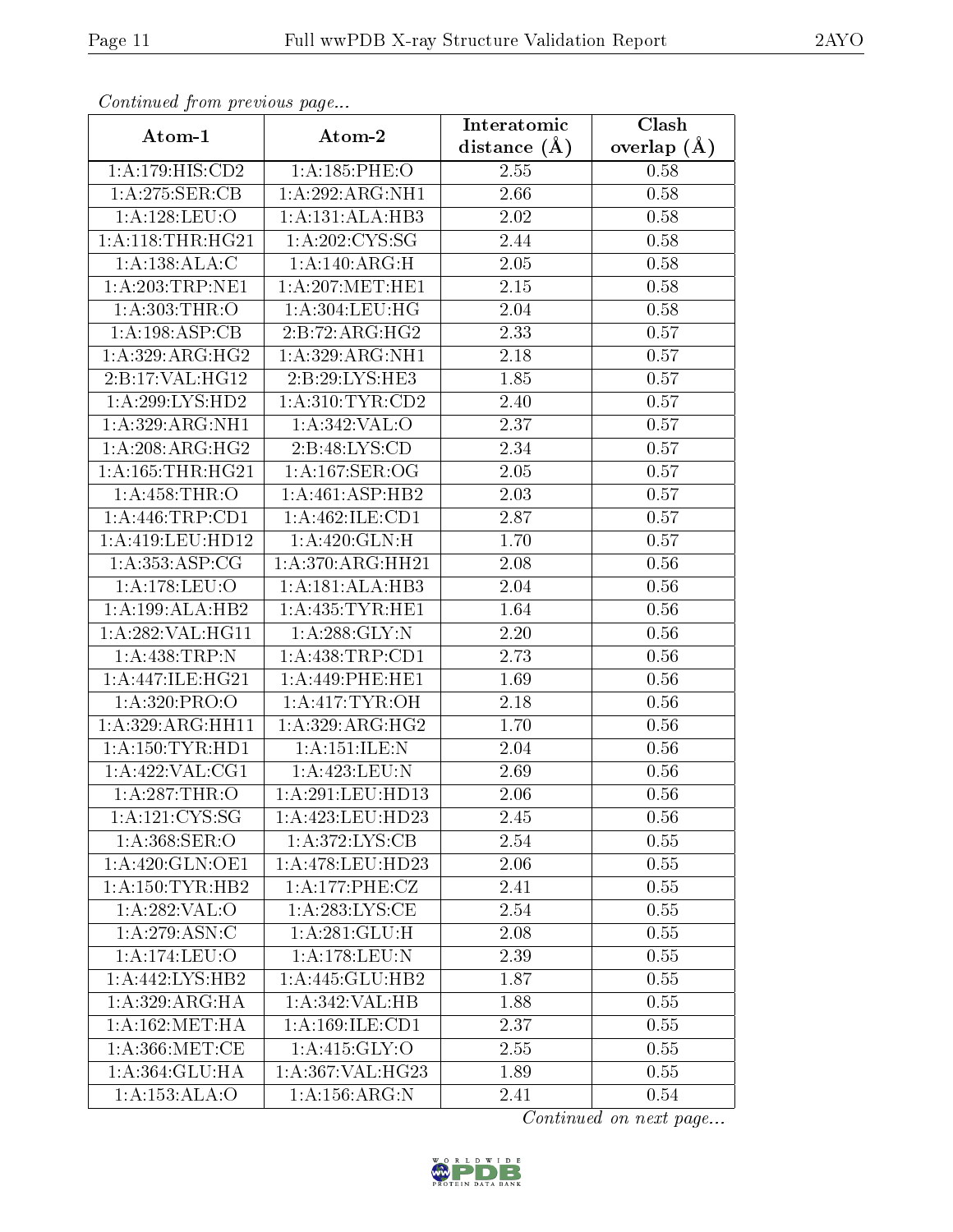| сонинией јтот ртеvиоиз раде |                                      | Interatomic    | Clash         |
|-----------------------------|--------------------------------------|----------------|---------------|
| Atom-1                      | Atom-2                               | distance $(A)$ | overlap $(A)$ |
| 1:A:175:LEU:HD12            | 1:A:175:LEU:C                        | 2.27           | 0.54          |
| 1:A:248:VAL:HG12            | 1:A:320:PRO:HD3                      | 1.89           | 0.54          |
| 1:A:257:THR:O               | 1: A: 257: THR: HG22                 | 2.08           | 0.54          |
| 1:A:252:THR:O               | 1: A:267: GLY:N                      | 2.41           | 0.54          |
| 1:A:282:VAL:HG11            | 1: A:288: GLY: H                     | 1.73           | 0.54          |
| 1:A:425:HIS:CD2             | 1:A:435:TYR:CE2                      | 2.94           | 0.54          |
| 1:A:252:THR:O               | 1:A:266:LYS:HA                       | 2.07           | 0.54          |
| 1:A:425:HIS:HD2             | 1: A: 435: TYR: HE2                  | 1.52           | $0.54\,$      |
| 1: A:116: ASN:O             | 1: A:120: GLN: HG3                   | 2.07           | 0.54          |
| 1:A:282:VAL:O               | 1: A:283: LYS: HE2                   | 2.08           | 0.54          |
| 1:A:299:LYS:HD2             | 1: A:310: TYR: CE2                   | 2.42           | 0.54          |
| 1:A:114:TYR:HE1             | 1:A:197:GLN:H                        | 1.54           | $0.54\,$      |
| 1:A:290:LYS:O               | 1:A:292:ARG:N                        | 2.41           | 0.54          |
| 1: A:447: ILE: HG21         | 1: A:449: PHE:CE1                    | 2.43           | 0.54          |
| 1: A: 102: LEU: HB2         | 1:A:103:PRO:H <sub>D3</sub>          | 1.89           | 0.54          |
| 1: A: 103: PRO: HB3         | 1: A:454:VAL:CG1                     | 2.36           | 0.54          |
| 1:A:174:LEU:HD22            | 1:A:174:LEU:C                        | 2.28           | $0.54\,$      |
| 1:A:179:HIS:NE2             | 1: A: 185: PHE: O                    | 2.41           | 0.54          |
| 1:A:343:LEU:HD23            | 1:A:343:LEU:H                        | 1.73           | $0.54\,$      |
| 1:A:442:LYS:O               | 1:A:444:ASP:N                        | 2.40           | 0.54          |
| 1: A:115: MET:CE            | 1:A:174:LEU:CD1                      | 2.85           | 0.54          |
| 1: A:240: SER:OG            | 1:A:243:ASP:HB2                      | 2.08           | 0.53          |
| 1:A:364:GLU:O               | 1:A:367:VAL:HB                       | 2.09           | 0.53          |
| 1: A: 121: CYS: O           | 1:A:124:SER:OG                       | 2.17           | 0.53          |
| 1: A:205: GLN:O             | 1:A:209:VAL:HG22                     | 2.08           | 0.53          |
| 1: A:211: GLN:N             | $1:A:242:\overline{\text{ILE:HD12}}$ | 2.23           | 0.53          |
| 1:A:366:MET:O               | 1: A:370:ARG:CB                      | 2.57           | 0.53          |
| 2:B:63:LYS:O                | 2:B:64:GLU:HB2                       | 2.09           | 0.53          |
| 1:A:119:VAL:O               | 1:A:119:VAL:HG12                     | 2.09           | 0.53          |
| 1:A:331:PHE:CD2             | 1: A:342: VAL:HG22                   | 2.43           | 0.53          |
| 1:A:108:ASN:C               | 1: A:108: ASN:OD1                    | 2.47           | 0.53          |
| 1:A:199:ALA:CB              | 1: A:435:TYR:HE1                     | 2.19           | 0.53          |
| 1: A:242: ILE: HG22         | 1:A:272:LEU:HD21                     | 1.90           | 0.53          |
| 1:A:422:VAL:CG1             | 1:A:423:LEU:H                        | 2.22           | 0.53          |
| 1: A: 120: GLN: NE2         | $1: A:449:$ PHE:CD2                  | 2.77           | 0.53          |
| 1:A:450:ASP:HB3             | 1: A: 453: LYS: HB2                  | 1.91           | 0.53          |
| 1:A:428:ARG:O               | 1: A:429: SER: C                     | 2.48           | 0.52          |
| 1: A: 102: LEU: CB          | 1: A: 103: PRO: HD3                  | 2.39           | 0.52          |
| 1:A:348:PHE:CD1             | 1:A:348:PHE:N                        | 2.78           | 0.52          |
| 1:A:297:ILE:HD11            | 1:A:312:LYS:HE3                      | 1.92           | 0.52          |
| 1:A:123:ARG:HH21            | 1: A: 162:MET:CB                     | 2.22           | 0.52          |

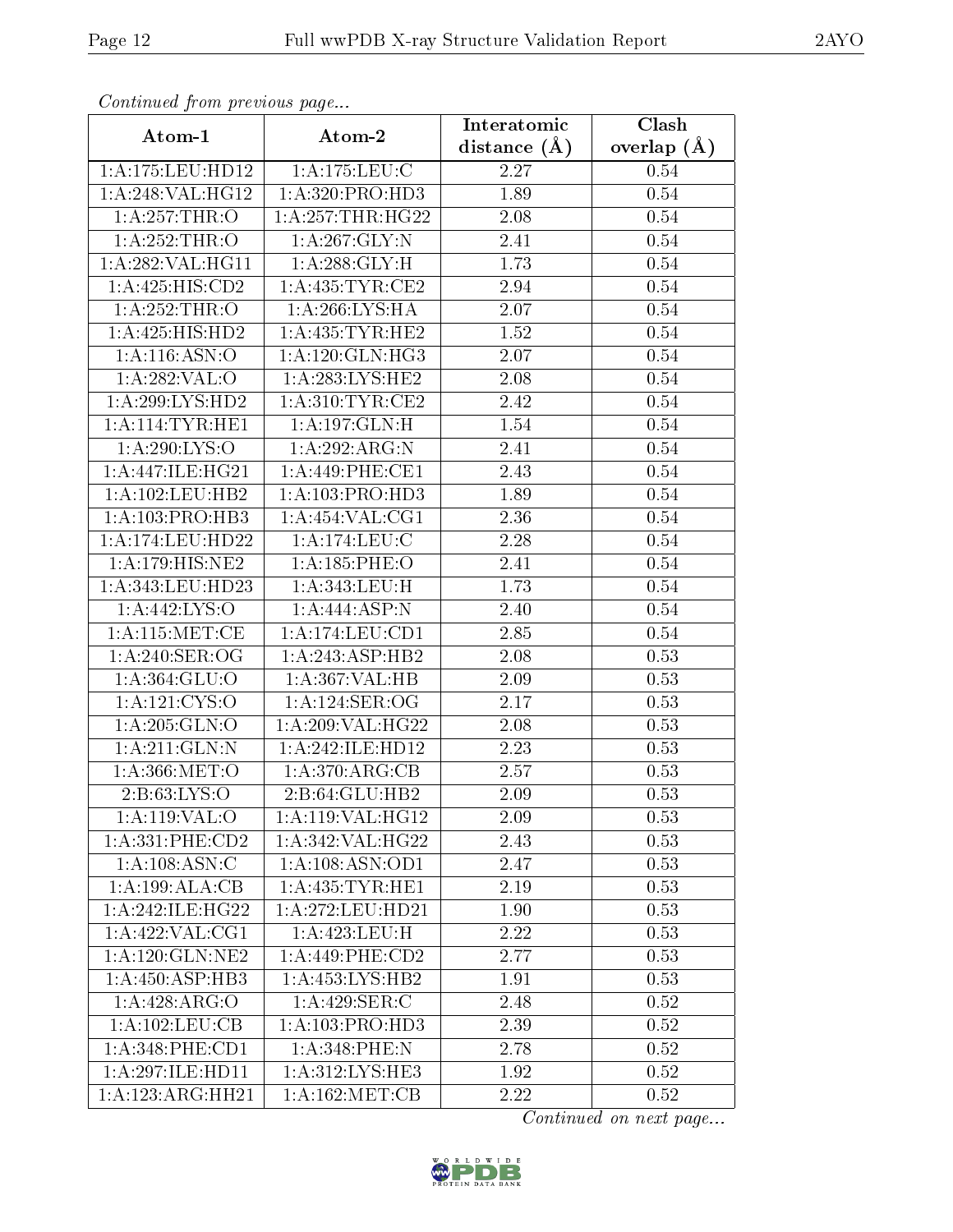| Communa from previous page          |                                      | Interatomic      | Clash         |
|-------------------------------------|--------------------------------------|------------------|---------------|
| Atom-1                              | Atom-2                               | distance $(\AA)$ | overlap $(A)$ |
| 1:A:183:PRO:O                       | 1: A: 184: GLN: C                    | 2.48             | 0.52          |
| 1: A:275: SER:OG                    | 1:A:292:ARG:NH1                      | 2.43             | 0.52          |
| 1: A:210:LEU:HD22                   | 1: A:214:LEU:HD11                    | 1.92             | 0.51          |
| 1: A: 359: THR: C                   | 1:A:363:GLN:HE21                     | 2.13             | 0.51          |
| 1:A:183:PRO:C                       | 1:A:185:PHE:N                        | 2.63             | 0.51          |
| 1:A:439:VAL:HG12                    | 1:A:440:LYS:N                        | 2.24             | 0.51          |
| 1: A:366: MET:CE                    | 1:A:415:GLY:H                        | 2.23             | 0.51          |
| 1:A:425:HIS:ND1                     | $1:A:425:HIS:\overline{C}$           | 2.64             | 0.51          |
| 1: A: 355: TYR: CE1                 | 1:A:363:GLN:HB3                      | 2.45             | 0.51          |
| 1: A:366:MET:O                      | 1:A:370:ARG:N                        | 2.43             | 0.51          |
| 1:A:137:GLY:N                       | 1:A:156:ARG:HH22                     | 2.09             | 0.51          |
| $1: A:362: \overline{\text{LEU:C}}$ | 1:A:362:LEU:HD23                     | 2.31             | 0.51          |
| 2:B:42:ARG:HB2                      | 2:B:70:VAL:O                         | 2.11             | 0.51          |
| 1: A: 352: LEU: HB3                 | $1: A:417: \overline{\text{TYR:CB}}$ | 2.37             | 0.51          |
| 1:A:353:ASP:OD2                     | 1: A:370:ARG:NH2                     | 2.44             | 0.51          |
| 1:A:258:GLU:O                       | 1:A:260:GLU:HB3                      | 2.11             | 0.51          |
| 2:B:42:ARG:HD2                      | 2:B:49:GLN:OE1                       | 2.11             | 0.51          |
| 1:A:102:LEU:HD12                    | 1:A:103:PRO:H <sub>D3</sub>          | 1.90             | 0.50          |
| 1: A:249: GLU:HG2                   | 1: A:270: ASN:OD1                    | 2.11             | 0.50          |
| 1: A:259: SER:O                     | 1: A:260: GLU: C                     | 2.50             | 0.50          |
| 1:A:130:ASP:O                       | 1: A:134: ARG:HG2                    | 2.11             | 0.50          |
| 1: A:475: TYR: CE1                  | 2:B:73:LEU:CD1                       | 2.95             | 0.50          |
| 1:A:125:VAL:O                       | 1:A:128:LEU:HB3                      | 2.11             | 0.50          |
| 1: A:320: PRO:HG2                   | $1:\overline{A:323}:\text{LEU:HD12}$ | 1.93             | 0.50          |
| 1: A:450: ASP:O                     | 1:A:451:ASP:C                        | 2.50             | 0.50          |
| 1:A:108:ASN:OD1                     | 1:A:109:LEU:N                        | 2.44             | 0.50          |
| 1:A:279:ASN:O                       | 1: A:281: GLU:N                      | 2.45             | 0.50          |
| 1: A: 330: PHE: N                   | 1: A:342: VAL: CG2                   | 2.74             | 0.50          |
| 1:A:153:ALA:CA                      | 1:A:156:ARG:HE                       | 2.24             | 0.49          |
| 1: A:172: ILE: HG13                 | 1:A:173:ILE:H                        | 1.77             | 0.49          |
| $1:A:185:PHE:$ CD2                  | $1:$ A:185:PHE:N                     | 2.79             | 0.49          |
| 1:A:260:GLU:O                       | 1: A:261: GLU:CB                     | 2.61             | 0.49          |
| 1:A:290:LYS:HA                      | 1: A:293:LEU:CD1                     | 2.43             | 0.49          |
| 1:A:252:THR:CG2                     | 1: A:267: GLY:O                      | 2.61             | 0.49          |
| 1:A:336:GLU:O                       | 1:A:337:SER:HB2                      | 2.12             | 0.49          |
| 1:A:315:LYS:HD3                     | 1: A: 358: CYS:O                     | 2.12             | 0.49          |
| 1: A: 137: GLY: CA                  | 1:A:140:ARG:HD2                      | 2.43             | 0.49          |
| 1:A:252:THR:HG22                    | 1:A:267:GLY:O                        | 2.13             | 0.49          |
| 1: A: 253: THR: HG22                | 1: A:266: LYS: HD3                   | 1.94             | 0.49          |
| 1:A:299:LYS:O                       | 1:A:307:ASN:HA                       | 2.13             | 0.49          |
| 1:A:329:ARG:CA                      | 1:A:342:VAL:HB                       | 2.43             | 0.49          |

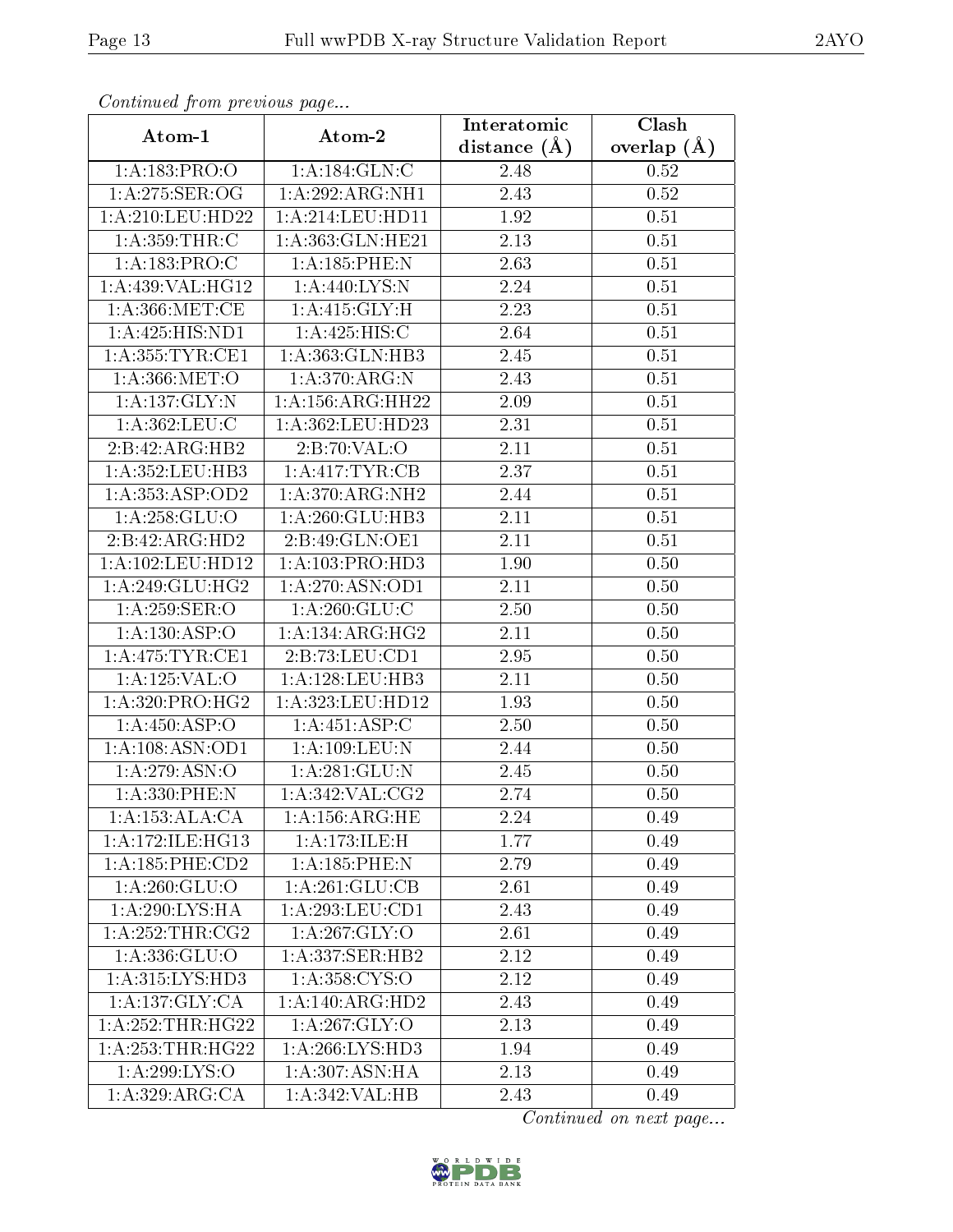| Commuca from previous page |                     | Interatomic       | Clash         |
|----------------------------|---------------------|-------------------|---------------|
| Atom-1                     | Atom-2              | distance $(A)$    | overlap $(A)$ |
| 1: A: 182: PHE: CE1        | 1:A:205:GLN:HG2     | 2.47              | 0.49          |
| 1:A:137:GLY:HA3            | 1:A:140:ARG:HD2     | 1.95              | 0.48          |
| 1:A:145:MET:O              | 1:A:146:ALA:HB2     | 2.12              | 0.48          |
| 1: A: 198: ASP: HB3        | 2:B:72:ARG:HG2      | 1.94              | 0.48          |
| 1:A:291:LEU:CD1            | 1:A:291:LEU:H       | 2.26              | 0.48          |
| 1: A:419: LEU: HA          | 1: A:479: TYR: CD2  | 2.48              | 0.48          |
| 1:A:326:GLN:HE22           | 2:B:70:VAL:HG21     | 1.78              | 0.48          |
| 1:A:108:ASN:OD1            | 1: A:110: GLY:N     | 2.31              | 0.48          |
| 1: A:277:PHE:CE2           | 2:B:10:GLY:HA2      | 2.48              | 0.48          |
| 1:A:141:ALA:O              | 1:A:142:SER:CB      | 2.61              | 0.48          |
| 1:A:247:GLY:O              | 1:A:320:PRO:HG3     | 2.13              | 0.48          |
| 1:A:199:ALA:O              | 1:A:202:CYS:HB3     | 2.14              | 0.48          |
| 1:A:181:ALA:O              | 1:A:183:PRO:HD3     | 2.13              | 0.48          |
| 1:A:208:ARG:HG2            | 2:B:48:LYS:HD3      | 1.95              | 0.48          |
| 1: A: 368: SER: O          | 1:A:372:LYS:HB3     | 2.13              | 0.48          |
| 1:A:471:TRP:CG             | 1:A:472:HIS:N       | 2.81              | 0.48          |
| 1:A:274:LEU:HD22           | 1:A:323:LEU:HD21    | 1.96              | 0.48          |
| 1:A:290:LYS:HA             | 1:A:293:LEU:HD12    | 1.95              | 0.48          |
| 1:A:201:GLU:OE2            | 2:B:72:ARG:HD3      | 2.13              | 0.48          |
| 1: A:298:THR:CG2           | 1:A:307:ASN:HB3     | 2.44              | 0.48          |
| 1:A:425:HIS:HD2            | 1: A: 435: TYR: CE2 | 2.30              | 0.47          |
| 1:A:426:GLN:HB3            | 1:A:472:HIS:HA      | 1.96              | 0.47          |
| 1: A:106:LEU:HD21          | 1: A: 162: MET: SD  | 2.54              | 0.47          |
| 1: A: 353: ASP: OD1        | 1: A:370:ARG:NH2    | 2.47              | 0.47          |
| 1:A:364:GLU:HA             | 1: A:367: VAL: CG2  | 2.44              | 0.47          |
| 1:A:290:LYS:C              | 1:A:292:ARG:N       | $\overline{2.68}$ | 0.47          |
| 1:A:291:LEU:CD1            | 1: A:291:LEU: N     | 2.76              | 0.47          |
| 1:A:287:THR:HG22           | 1:A:291:LEU:HD11    | 1.95              | 0.47          |
| 1:A:321:ALA:HA             | 1:A:413:ASN:HB2     | 1.95              | 0.47          |
| 1:A:103:PRO:CB             | 1:A:454:VAL:HG11    | 2.41              | 0.47          |
| 1:A:329:ARG:HB3            | 1:A:342:VAL:H       | 1.80              | 0.47          |
| 1:A:447:ILE:HG22           | 1:A:448:LYS:N       | 2.29              | 0.47          |
| 1: A:114:TYR:HA            | 1: A: 435: TYR: CD1 | 2.47              | 0.47          |
| 2: B: 15: LEU: CD2         | 2:B:26:VAL:HG13     | 2.44              | 0.47          |
| 1: A:114: TYR:CD2          | 1: A:114:TYR: C     | 2.87              | 0.47          |
| 1: A:171: PRO:HB3          | 1:A:174:LEU:HD12    | 1.96              | 0.47          |
| 1:A:284:TYR:O              | $1:$ A:285:LEU:C    | 2.51              | 0.47          |
| 1:A:170:PRO:O              | 1: A:172: ILE: HG12 | 2.15              | 0.47          |
| 1:A:189:GLY:O              | 1: A: 190: GLU: C   | 2.53              | 0.47          |
| 1:A:112:THR:O              | 1: A: 116: ASN: ND2 | 2.47              | 0.47          |
| 1:A:361:GLU:O              | 1:A:364:GLU:HB2     | 2.14              | 0.47          |

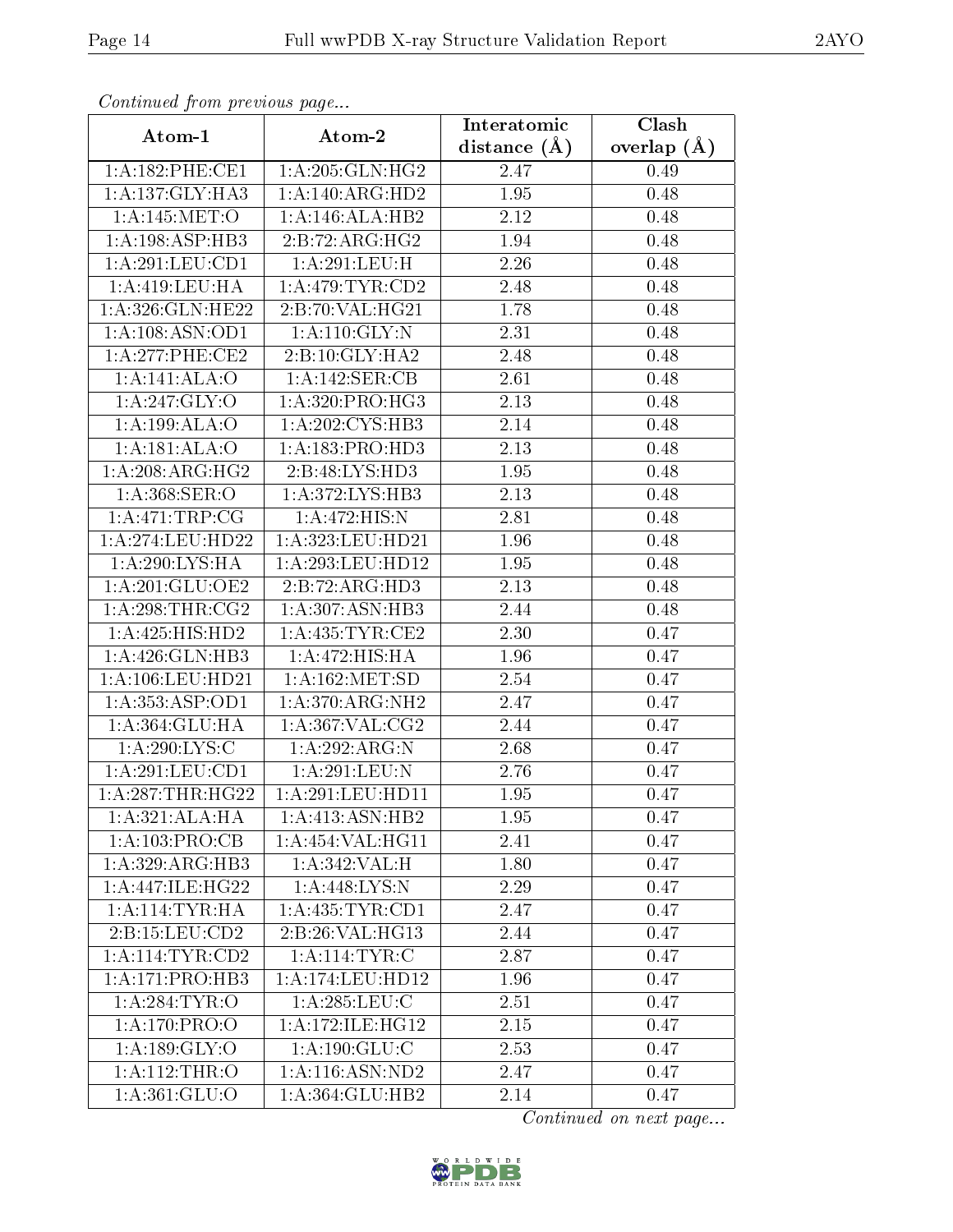| Communa from previous page |                                       | Interatomic    | $\overline{\text{Clash}}$ |
|----------------------------|---------------------------------------|----------------|---------------------------|
| Atom-1                     | Atom-2                                | distance $(A)$ | overlap $(\AA)$           |
| 1: A: 416: TYR: CD1        | 1: A:416: TYR: N                      | 2.82           | 0.47                      |
| 1:A:143:GLY:O              | 1:A:144:GLU:CB                        | 2.61           | 0.46                      |
| 1: A:282:VAL:O             | 1: A:283:LYS:HE3                      | 2.14           | 0.46                      |
| 1: A:316: ILE: HG21        | 1:A:319:LEU:HD23                      | 1.94           | 0.46                      |
| 1: A:280: GLN:NE2          | $1: A: 344: \overline{\text{LYS:CD}}$ | 2.75           | 0.46                      |
| 1: A:242: ILE: CG2         | 1: A:272:LEU:CD2                      | 2.94           | 0.46                      |
| 1:A:141:ALA:CB             | 1: A: 150: TYR: HD2                   | 2.29           | 0.46                      |
| 1: A: 197: GLN: NE2        | 2:B:74:ARG:NH1                        | 2.62           | 0.46                      |
| 1: A: 368: SER: O          | 1: A:372: LYS: HB2                    | 2.15           | 0.46                      |
| 1:A:474:ALA:HB1            | 1: A:477:LEU:HD21                     | 1.98           | 0.46                      |
| 1:A:174:LEU:O              | 1:A:178:LEU:CB                        | 2.64           | 0.46                      |
| 1: A:240: SER:O            | 1: A:241:LEU: C                       | 2.53           | 0.46                      |
| 1: A: 355: TYR: O          | 1:A:357:LEU:N                         | 2.43           | 0.46                      |
| 1: A: 113: CYS: O          | 1: A:117:ALA:N                        | 2.32           | 0.46                      |
| 1: A:173: ILE: HG13        | 1: A:174:LEU: N                       | 2.23           | 0.46                      |
| 1:A:444:ASP:O              | 1:A:459:PRO:HD3                       | 2.15           | 0.46                      |
| 1: A: 459: PRO: O          | 1:A:462:ILE:N                         | 2.48           | 0.46                      |
| 1:A:425:HIS:HD1            | 1:A:425:HIS:C                         | 2.19           | 0.46                      |
| 1:A:150:TYR:O              | 1:A:153:ALA:N                         | 2.46           | 0.45                      |
| 1: A:440: LYS: HD2         | 1: A:446:TRP:CH2                      | 2.51           | 0.45                      |
| 1:A:107:THR:CB             | $1:A:170:PRO:\overline{HG3}$          | 2.46           | 0.45                      |
| 1: A: 185: PHE: O          | 1:A:186:ALA:CB                        | 2.64           | 0.45                      |
| 1:A:117:ALA:HA             | 1:A:437:SER:HB2                       | 1.98           | 0.45                      |
| 1: A: 162: MET: HA         | 1: A: 169: ILE: HD11                  | 1.97           | 0.45                      |
| 1:A:422:VAL:HG11           | 1:A:465:LEU:HD13                      | 1.98           | 0.45                      |
| 1:A:129:LYS:O              | 1:A:132:LEU:N                         | 2.48           | 0.45                      |
| 1: A: 167: SER: OG         | 1: A:168: SER: N                      | 2.48           | 0.45                      |
| 1: A:198: ASP:C            | 1: A: 198: ASP: OD1                   | 2.54           | 0.45                      |
| 1: A:206: MET:O            | 1:A:209:VAL:CG2                       | 2.64           | 0.45                      |
| 1:A:107:THR:HB             | 1: A:170: PRO:HG3                     | 1.97           | 0.45                      |
| 1: A:298:THR:O             | 2:B:14:THR:CG2                        | 2.59           | 0.45                      |
| 1: A: 150: TYR: HD1        | 1: A:151: ILE:H                       | 1.64           | 0.45                      |
| 1: A: 162: MET: HA         | 1:A:169:ILE:HD12                      | 1.98           | 0.45                      |
| 1: A:279: ASN: C           | 1: A:281: GLU:N                       | 2.68           | 0.45                      |
| 1: A:280: GLN:NE2          | 1: A:344: LYS: NZ                     | 2.64           | 0.45                      |
| 1:A:328:VAL:O              | 1: A:328: VAL:HG12                    | 2.16           | 0.45                      |
| 1: A:173: ILE: O           | 1:A:177:PHE:N                         | 2.45           | 0.45                      |
| 1:A:120:GLN:HA             | 1:A:123:ARG:HB2                       | 1.99           | 0.45                      |
| 1:A:117:ALA:O              | 1: A:118:THR:C                        | 2.55           | 0.45                      |
| 1: A:366:MET:HE1           | 1:A:415:GLY:O                         | 2.17           | 0.45                      |
| 1: A: 359: THR: HG22       | 1: A:361: GLU:H                       | 1.82           | 0.44                      |

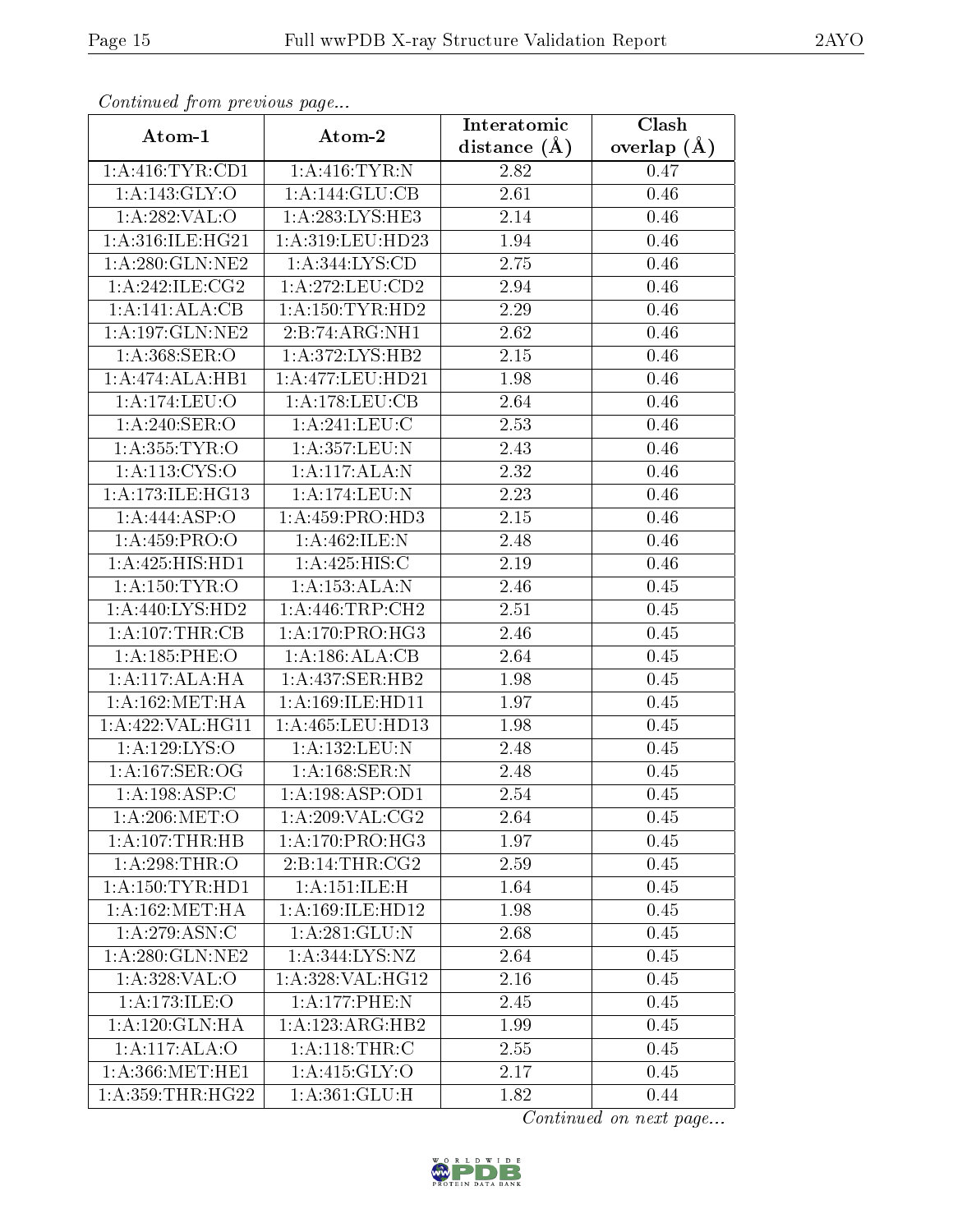| Continuea from previous page |                             | Interatomic    | Clash         |
|------------------------------|-----------------------------|----------------|---------------|
| Atom-1                       | Atom-2                      | distance $(A)$ | overlap $(A)$ |
| 1: A:161: SER:OG             | 1:A:169:ILE:HD13            | 2.17           | 0.44          |
| 1: A:200:ASN:HB2             | 1: A:475: TYR: CE2          | 2.45           | 0.44          |
| 1: A:111: ASN: HA            | 2:B:76:GLZ:CA               | 2.44           | 0.44          |
| 1:A:138:ALA:C                | 1:A:140:ARG:N               | 2.70           | 0.44          |
| 1: A: 425: HIS: HB2          | 1: A: 435: TYR: HE2         | 1.77           | 0.44          |
| $1: A:330:$ PHE:HE2          | 2:B:70:VAL:HG13             | 1.80           | 0.44          |
| 1:A:282:VAL:CG1              | 1: A:288: GLY:N             | 2.80           | 0.44          |
| 1: A:352:LEU:HD23            | 1:A:417:TYR:CD1             | 2.45           | 0.44          |
| 1: A:214:LEU:HA              | 1: A:214:LEU:HD23           | 1.82           | 0.44          |
| $1:A:428:\overline{ARG:O}$   | 1:A:429:SER:O               | 2.36           | 0.43          |
| 1:A:292:ARG:NE               | 2: B:6: LYS: NZ             | 2.47           | 0.43          |
| 1: A: 198: ASP: HB2          | $2:B:72:A\overline{RG:HG2}$ | 2.00           | 0.43          |
| 1:A:426:GLN:CB               | 1:A:472:HIS:HA              | 2.49           | 0.43          |
| 1: A:285:LEU:O               | 1:A:286:PHE:C               | 2.57           | 0.43          |
| 1:A:341:LYS:NZ               | 1:A:473:ILE:HD12            | 2.34           | 0.43          |
| 1: A: 120: GLN: CD           | $1: A:449:$ PHE:CD2         | 2.89           | 0.43          |
| 1: A: 353: ASP: CG           | 1:A:370:ARG:NH2             | 2.73           | 0.43          |
| 1: A:439: VAL: CG1           | 1:A:440:LYS:N               | 2.82           | 0.43          |
| 1:A:277:PHE:CD2              | 2:B:10:GLY:HA2              | 2.54           | 0.43          |
| 1:A:198:ASP:OD1              | 1: A:200:ASN:N              | 2.52           | 0.43          |
| 1: A:118:THR:HG22            | 1: A:206:MET:HE2            | 2.01           | 0.43          |
| 1: A:241:LEU:HD13            | 1:A:241:LEU:O               | 2.19           | 0.42          |
| 2:B:4:PHE:HB3                | 2:B:12:THR:CG2              | 2.49           | 0.42          |
| 1: A:349: PRO:HG2            | 1:A:352:LEU:HD12            | 2.01           | 0.42          |
| 1: A:366:MET:HE2             | 1:A:415:GLY:O               | 2.19           | 0.42          |
| 1: A: 425: HIS: HB2          | 1: A: 435: TYR: CD2         | 2.54           | 0.42          |
| 1:A:110:GLY:O                | 1:A:111:ASN:ND2             | 2.51           | 0.42          |
| 1: A: 165: THR: CG2          | 1: A: 166: SER: N           | 2.39           | 0.42          |
| 2:B:37:PRO:HA                | 2:B:38:PRO:HD3              | 1.90           | 0.42          |
| 1: A:201: GLU:HG3            | 2:B:49:GLN:OE1              | 2.19           | 0.42          |
| 1:A:163:ASP:C                | 1: A: 164: LYS: HG3         | 2.40           | 0.42          |
| 1:A:332:TYR:C                | 1: A: 332: TYR: CD1         | 2.93           | 0.42          |
| 1: A:170: PRO:HA             | 1:A:171:PRO:HD3             | 1.91           | 0.42          |
| 1: A:107:THR:OG1             | 1: A:170: PRO:HG3           | 2.19           | 0.42          |
| 1: A:106:LEU:HD22            | 1:A:171:PRO:HG3             | 2.02           | 0.42          |
| 1: A: 315: LYS: HB3          | 1: A: 358: CYS:O            | 2.19           | 0.42          |
| 1: A: 113: CYS: CB           | 2:B:76:GLZ:O                | 2.67           | 0.42          |
| 1: A:276:CYS:SG              | 1:A:276:CYS:O               | 2.77           | 0.42          |
| 1:A:123:ARG:HH11             | 1:A:123:ARG:CG              | 2.32           | 0.42          |
| 1:A:370:ARG:O                | 1: A:374: LYS: CB           | 2.67           | 0.42          |
| 1:A:424:THR:HGI              | 1: A:438:TRP:HE1            | 1.66           | 0.42          |

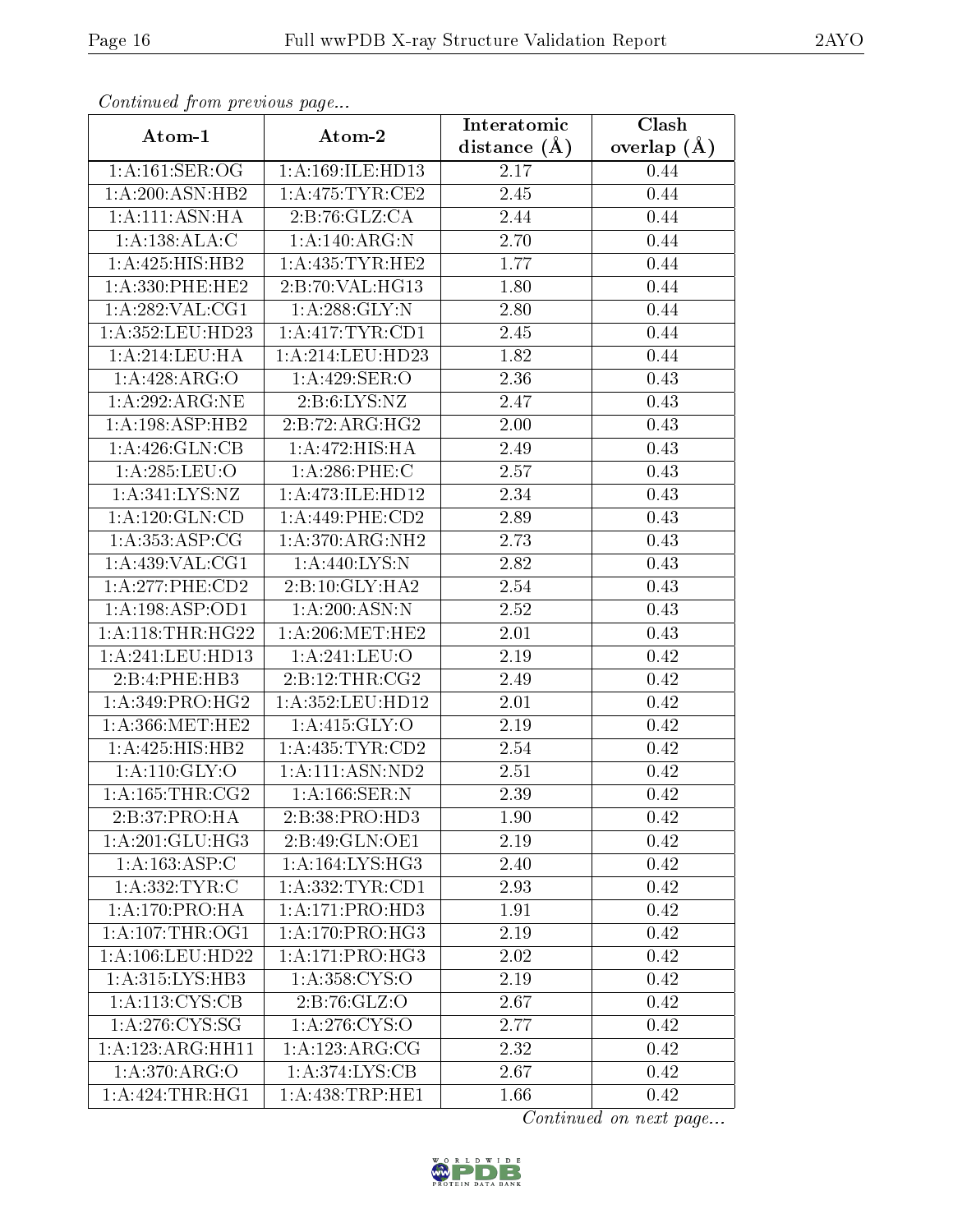| connanta promono ao pago<br>Atom-1 | Atom-2                              | Interatomic       | Clash             |
|------------------------------------|-------------------------------------|-------------------|-------------------|
|                                    |                                     | distance $(A)$    | overlap $(\AA)$   |
| 1:A:111:ASN:HA                     | 2:B:76:GLZ:C                        | 2.50              | 0.42              |
| 1:A:177:PHE:HA                     | 1:A:177:PHE:HD2                     | 1.71              | 0.42              |
| 1:A:249:GLU:C                      | 1:A:317:SER:HB3                     | 2.41              | 0.42              |
| 2:B:44:ILE:HD13                    | 2:B:49:GLN:HA                       | 2.02              | 0.42              |
| 1:A:292:ARG:NH2                    | 2:B:68:HIS:HE1                      | 2.05              | 0.41              |
| 1:A:420:GLN:HB3                    | 1:A:421:ALA:H                       | 1.66              | 0.41              |
| 1: A:119: VAL:O                    | $1:$ A:119:VAL:CG1                  | 2.68              | 0.41              |
| 1:A:421:ALA:HB3                    | $1:\overline{A}:478:\text{LEU}:HB3$ | 2.02              | 0.41              |
| 1:A:181:ALA:HB1                    | 1:A:182:PHE:CE2                     | 2.56              | 0.41              |
| 1:A:187:GLU:HB2                    | 1:A:195:LEU:HD12                    | 2.01              | 0.41              |
| 1:A:442:LYS:CB                     | 1:A:445:GLU:HB2                     | 2.50              | 0.41              |
| 1:A:462:ILE:C                      | 1:A:464:ARG:H                       | $\overline{2.23}$ | 0.41              |
| 1:A:130:ASP:N                      | 1:A:130:ASP:OD2                     | 2.49              | 0.41              |
| 1: A: 151: ILE: HD11               | 1:A:181:ALA:CB                      | 2.51              | 0.41              |
| $1: A:250:$ PHE:HB2                | 1: A:269: GLU:O                     | 2.21              | 0.41              |
| 1:A:208:ARG:HG2                    | 2:B:48:LYS:HZ3                      | 1.85              | 0.41              |
| 1: A: 135: TYR: CD1                | 1:A:136:ALA:N                       | 2.87              | 0.41              |
| 1:A:321:ALA:O                      | 1:A:481:PRO:HD3                     | 2.21              | 0.41              |
| 1:A:471:TRP:CE3                    | 1: A:471:TRP:HA                     | 2.56              | 0.41              |
| $1: A: \overline{113:CYS:HG}$      | 2:B:76:GLZ:C                        | $\overline{2.33}$ | 0.41              |
| 1:A:210:LEU:HD22                   | $1:$ A:214:LEU:CD1                  | $\overline{2.51}$ | $\overline{0.41}$ |
| 1: A:260: GLU:O                    | 1:A:261:GLU:HB3                     | 2.21              | 0.41              |
| 1:A:330:PHE:HB3                    | 2:B:71:LEU:HD22                     | 2.03              | 0.41              |
| 2:B:71:LEU:HB3                     | 2:B:72:ARG:H                        | $\overline{1.55}$ | 0.41              |
| 1:A:292:ARG:HH21                   | 2:B:68:HIS:HE1                      | 1.61              | 0.41              |
| 1: A: 156: ARG: HD2                | 1:A:157:ASP:N                       | 2.36              | 0.40              |
| $1: A:375: \overline{ASP:O}$       | 1:A:377:GLU:N                       | 2.53              | 0.40              |
| 2:B:55:THR:O                       | 2:B:58:ASP:HB2                      | 2.21              | 0.40              |
| 1: A:262: GLU:O                    | 1: A: 263: GLU: C                   | 2.59              | 0.40              |
| 1:A:305:GLN:O                      | 1:A:306:ARG:HB3                     | $2.22\,$          | 0.40              |
| 1: A: 330: PHE: CA                 | 1:A:342:VAL:HG23                    | 2.51              | 0.40              |
| 1:A:182:PHE:CD1                    | 1:A:205:GLN:HG2                     | 2.57              | 0.40              |

There are no symmetry-related clashes.

#### 5.3 Torsion angles  $(i)$

#### 5.3.1 Protein backbone (i)

In the following table, the Percentiles column shows the percent Ramachandran outliers of the chain as a percentile score with respect to all X-ray entries followed by that with respect to entries

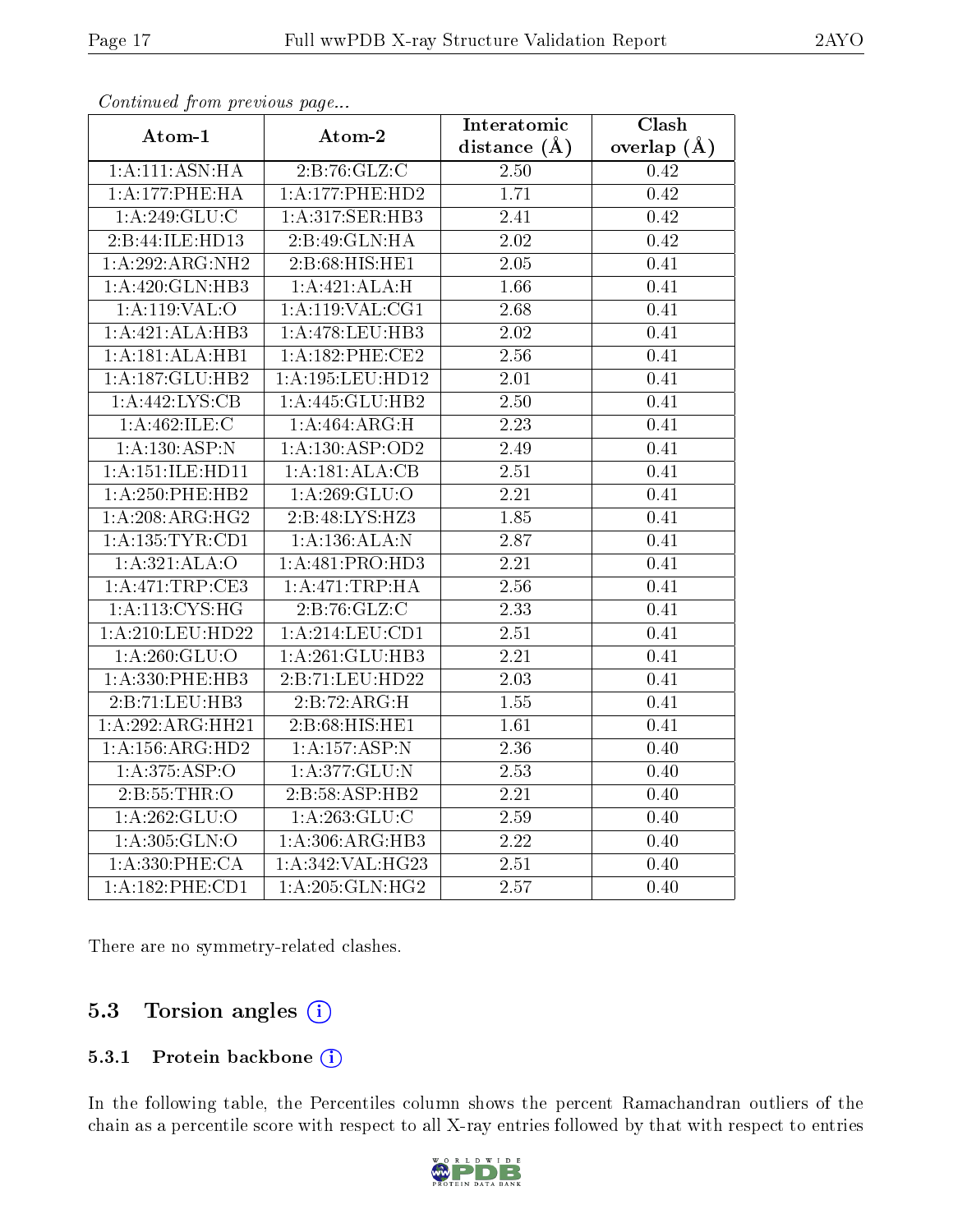of similar resolution.

The Analysed column shows the number of residues for which the backbone conformation was analysed, and the total number of residues.

| Mol | Chain | Analysed                                  | <b>Favoured</b> | $\mid$ Allowed $\mid$ Outliers |            | Percentiles                      |  |
|-----|-------|-------------------------------------------|-----------------|--------------------------------|------------|----------------------------------|--|
|     |       | $349/404(86\%)$   240 (69\%)   67 (19\%)  |                 |                                | $42(12\%)$ | $\prod_{i=1}^{n}$<br>$\boxed{0}$ |  |
|     |       | $74/76$ (97\%)                            | $71(96\%)$      | $3(4\%)$                       |            | $\mid$ 100 $\mid$ 100 $\mid$     |  |
| All | All   | $423/480$ (88\%)   311 (74\%)   70 (16\%) |                 |                                | $42(10\%)$ | $\sqrt{7}$<br>$\boxed{0}$        |  |

All (42) Ramachandran outliers are listed below:

| Mol            | Chain                               | Res              | Type                    |
|----------------|-------------------------------------|------------------|-------------------------|
| $\overline{1}$ | $\overline{\rm A}$                  | 146              | <b>ALA</b>              |
| $\overline{1}$ | $\overline{\rm A}$                  | 167              | <b>SER</b>              |
| $\overline{1}$ | $\overline{A}$                      | 168              | <b>SER</b>              |
| $\overline{1}$ | $\frac{\overline{A}}{A}$            | $\overline{181}$ | $\overline{\text{ALA}}$ |
| $\overline{1}$ |                                     | 190              | $\overline{\text{GLU}}$ |
| $\overline{1}$ | $\overline{\rm A}$                  | 259              | $\overline{\text{SER}}$ |
| $\overline{1}$ |                                     | 260              | $\overline{\text{GLU}}$ |
| $\overline{1}$ | $\frac{\overline{A}}{\overline{A}}$ | 261              | $\overline{\text{GLU}}$ |
| $\overline{1}$ | $\overline{A}$                      | 337              | $\overline{\text{SER}}$ |
| $\overline{1}$ | $\frac{\overline{A}}{\overline{A}}$ | 356              | $\overline{\text{GLU}}$ |
| $\overline{1}$ |                                     | 376              | LEU                     |
| $\overline{1}$ | $\overline{A}$                      | 402              | $\overline{\text{PRO}}$ |
| $\overline{1}$ | $\overline{A}$                      | 409              | <b>ILE</b>              |
| $\overline{1}$ | $\overline{A}$                      | 449              | PHE                     |
| $\mathbf 1$    | $\overline{A}$                      | 451              | $\overline{\text{ASP}}$ |
| $\overline{1}$ | $\frac{\overline{A}}{A}$            | 142              | $\overline{\text{SER}}$ |
| $\overline{1}$ |                                     | 144              | $\overline{\text{GLU}}$ |
| $\overline{1}$ | $\overline{A}$                      | 145              | $\overline{\text{MET}}$ |
| $\overline{1}$ | $\overline{A}$                      | 173              | ILE                     |
| $\overline{1}$ | $\overline{A}$                      | <u>184</u>       | $\overline{\text{GLN}}$ |
| $\mathbf 1$    | $\overline{A}$                      | 186              | $\overline{\text{ALA}}$ |
| $\overline{1}$ | $\frac{\overline{A}}{\overline{A}}$ | $\overline{280}$ | $\overline{\text{GLN}}$ |
| $\overline{1}$ |                                     | 291              | LEU                     |
| $\mathbf 1$    | $\overline{\rm A}$                  | 327              | $\overline{\text{MET}}$ |
| $\overline{1}$ | $\overline{A}$                      | 429              | $\overline{\text{SER}}$ |
| $\overline{1}$ | $\overline{A}$                      | 431              | $\overline{\text{SER}}$ |
| $\overline{1}$ | $\overline{A}$                      | 443              | $\overline{\text{GLN}}$ |
| $\overline{1}$ | $\overline{A}$                      | 444              | $\overline{\text{ASP}}$ |
| $\mathbf{1}$   | $\overline{A}$                      | 463              | LEU                     |
| $\overline{1}$ | $\overline{\rm A}$                  | 481              | $\overline{\text{PRO}}$ |
| $\overline{1}$ | $\overline{\rm A}$                  | $\overline{102}$ | LEU                     |

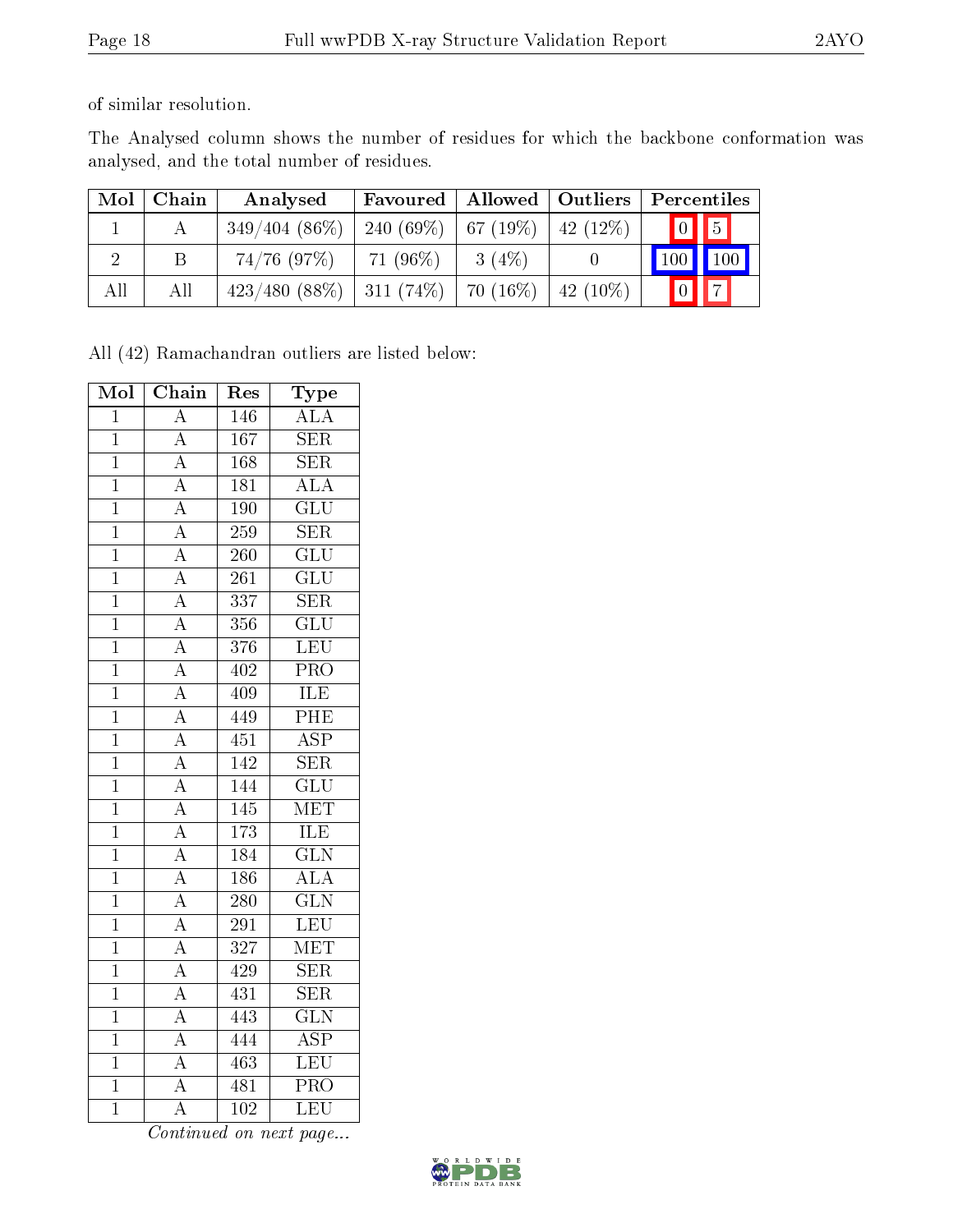| Mol          | Chain          | Res | <b>Type</b>          |
|--------------|----------------|-----|----------------------|
| 1            | А              | 103 | PRO                  |
| 1            | А              | 187 | GLU                  |
| $\mathbf{1}$ | А              | 304 | LEU                  |
| $\mathbf{1}$ | А              | 335 | <b>LYS</b>           |
| 1            | А              | 240 | SER                  |
| $\mathbf{1}$ | А              | 285 | LEU                  |
| $\mathbf 1$  | $\overline{A}$ | 306 | $\rm{ARG}$           |
| $\mathbf{1}$ | А              | 471 | TRP                  |
| $\mathbf{1}$ | А              | 194 | <b>TYR</b>           |
| 1            | А              | 99  | ALA                  |
|              |                | 401 | $\operatorname{GLU}$ |

#### 5.3.2 Protein sidechains (i)

In the following table, the Percentiles column shows the percent sidechain outliers of the chain as a percentile score with respect to all X-ray entries followed by that with respect to entries of similar resolution.

The Analysed column shows the number of residues for which the sidechain conformation was analysed, and the total number of residues.

| Mol | ${\bf Chain}$ | Analysed        | Rotameric   | Outliers | Percentiles                               |  |  |
|-----|---------------|-----------------|-------------|----------|-------------------------------------------|--|--|
|     |               | $305/363(84\%)$ | 252(83%)    | 53(17%)  | $\boxed{2}$<br>$\parallel$ 11 $\parallel$ |  |  |
|     |               | $68/68$ (100\%) | 64 $(94\%)$ | $4(6\%)$ | 53<br>19                                  |  |  |
| All | All           | $373/431(86\%)$ | $316(85\%)$ | 57(15%)  | $\overline{2}$<br>$\sqrt{17}$             |  |  |

All (57) residues with a non-rotameric sidechain are listed below:

| Mol          | Chain          | Res | Type       |
|--------------|----------------|-----|------------|
| 1            | А              | 98  | SER        |
| 1            | А              | 101 | GLU        |
| 1            | $\overline{A}$ | 102 | LEU        |
| $\mathbf{1}$ | $\overline{A}$ | 103 | PRO        |
| 1            | $\overline{A}$ | 111 | <b>ASN</b> |
| 1            | $\overline{A}$ | 114 | TYR        |
| 1            | $\overline{A}$ | 115 | MET        |
| 1            | А              | 126 | PRO        |
| 1            | $\overline{A}$ | 134 | ARG        |
| 1            | $\overline{A}$ | 147 | SER        |
| 1            | $\mathbf{A}$   | 150 | <b>TYR</b> |
| 1            | А              | 155 | LEU        |

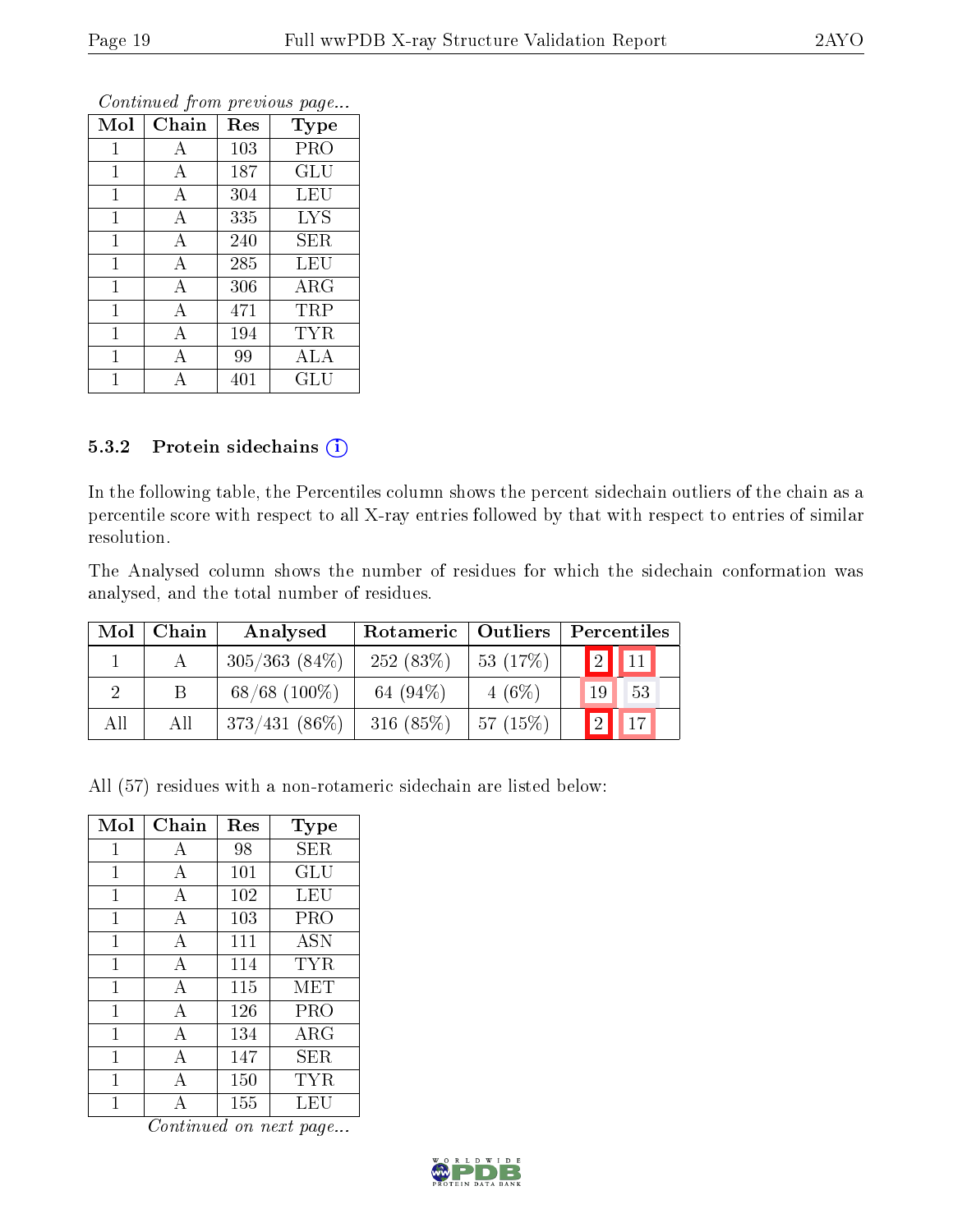| $\overline{\text{Mol}}$ | $\boldsymbol{\mathcal{L}}$<br>Chain                                                                                                                                                                                                                                                                                                          | Res              | $\mathbf{r}$<br>$\cdot$<br>Type |
|-------------------------|----------------------------------------------------------------------------------------------------------------------------------------------------------------------------------------------------------------------------------------------------------------------------------------------------------------------------------------------|------------------|---------------------------------|
| $\mathbf{1}$            | $\overline{A}$                                                                                                                                                                                                                                                                                                                               | 156              | $\overline{\text{ARG}}$         |
| $\overline{1}$          | $\overline{A}$                                                                                                                                                                                                                                                                                                                               | 158              | LEU                             |
| $\overline{1}$          | $\overline{A}$                                                                                                                                                                                                                                                                                                                               | 163              | $\overline{\rm ASP}$            |
| $\overline{1}$          | $\overline{A}$                                                                                                                                                                                                                                                                                                                               | 168              | $\overline{\text{SER}}$         |
| $\overline{1}$          | $\frac{\overline{A}}{\overline{A}}$                                                                                                                                                                                                                                                                                                          | 172              | <b>ILE</b>                      |
| $\overline{1}$          |                                                                                                                                                                                                                                                                                                                                              | 174              | LEU                             |
| $\overline{1}$          |                                                                                                                                                                                                                                                                                                                                              | 175              | LEU                             |
| $\mathbf{1}$            |                                                                                                                                                                                                                                                                                                                                              | 177              | $\overline{\rm{PHE}}$           |
| $\mathbf{1}$            |                                                                                                                                                                                                                                                                                                                                              | 182              | PHE                             |
| $\overline{1}$          |                                                                                                                                                                                                                                                                                                                                              | 188              | $\overline{\text{LYS}}$         |
| $\mathbf{1}$            |                                                                                                                                                                                                                                                                                                                                              | 202              | $\overline{\text{CYS}}$         |
| $\overline{1}$          |                                                                                                                                                                                                                                                                                                                                              | $205\,$          | $\overline{\text{GLN}}$         |
| $\overline{1}$          |                                                                                                                                                                                                                                                                                                                                              | 207              | $\overline{\text{MET}}$         |
| $\mathbf{1}$            | $\frac{\overline{A}}{\overline{A}}\frac{\overline{A}}{\overline{A}}\frac{\overline{A}}{\overline{A}}\frac{\overline{A}}{\overline{A}}\frac{\overline{A}}{\overline{A}}\frac{\overline{A}}{\overline{A}}\frac{\overline{A}}{\overline{A}}\frac{\overline{A}}{\overline{A}}\frac{\overline{A}}{\overline{A}}\frac{\overline{A}}{\overline{A}}$ | 208              | $\overline{\rm{ARG}}$           |
| $\mathbf{1}$            |                                                                                                                                                                                                                                                                                                                                              | 217              | <b>ILE</b>                      |
| $\overline{1}$          |                                                                                                                                                                                                                                                                                                                                              | 241              | <b>LEU</b>                      |
| $\overline{1}$          |                                                                                                                                                                                                                                                                                                                                              | $\overline{252}$ | <b>THR</b>                      |
| $\overline{1}$          |                                                                                                                                                                                                                                                                                                                                              | 282              | <b>VAL</b>                      |
| $\mathbf{1}$            |                                                                                                                                                                                                                                                                                                                                              | $\overline{307}$ | $\overline{\text{ASN}}$         |
| $\overline{1}$          |                                                                                                                                                                                                                                                                                                                                              | $\overline{313}$ | $\overline{\text{SER}}$         |
| $\mathbf{1}$            |                                                                                                                                                                                                                                                                                                                                              | 324              | <b>THR</b>                      |
| $\overline{1}$          |                                                                                                                                                                                                                                                                                                                                              | 327              | MET                             |
| $\mathbf{1}$            |                                                                                                                                                                                                                                                                                                                                              | 329              | $\overline{\rm ARG}$            |
| $\overline{1}$          |                                                                                                                                                                                                                                                                                                                                              | 331              | PHE                             |
| $\mathbf{1}$            |                                                                                                                                                                                                                                                                                                                                              | 332              | <b>TYR</b>                      |
| $\overline{1}$          | $\frac{\overline{A}}{\overline{A}}$                                                                                                                                                                                                                                                                                                          | 336              | $\overline{{\rm GLU}}$          |
| $\mathbf{1}$            |                                                                                                                                                                                                                                                                                                                                              | 337              | $\overline{\text{SER}}$         |
| $\mathbf{1}$            |                                                                                                                                                                                                                                                                                                                                              | 346              | <b>VAL</b>                      |
| $\overline{1}$          | $\overline{\rm A}$                                                                                                                                                                                                                                                                                                                           | 348              | PHE                             |
| $\mathbf 1$             | A                                                                                                                                                                                                                                                                                                                                            | 357              | <b>LEU</b>                      |
| $\mathbf{1}$            | $\boldsymbol{A}$                                                                                                                                                                                                                                                                                                                             | 358              | $\overline{\text{CYS}}$         |
| $\overline{1}$          | $\frac{\overline{A}}{\overline{A}}$ $\frac{\overline{A}}{\overline{A}}$                                                                                                                                                                                                                                                                      | 416              | $\overline{\text{TYR}}$         |
| $\mathbf{1}$            |                                                                                                                                                                                                                                                                                                                                              | 418              | <b>ASP</b>                      |
| $\overline{1}$          |                                                                                                                                                                                                                                                                                                                                              | 423              | $\overline{\text{LEU}}$         |
| $\mathbf 1$             |                                                                                                                                                                                                                                                                                                                                              | 426              | <b>GLN</b>                      |
| $\overline{1}$          | $\frac{\overline{A}}{\overline{A}}$                                                                                                                                                                                                                                                                                                          | 431              | $\overline{\text{SER}}$         |
| $\mathbf 1$             |                                                                                                                                                                                                                                                                                                                                              | 432              | $\overline{\text{SER}}$         |
| $\mathbf{1}$            |                                                                                                                                                                                                                                                                                                                                              | 444              | $\overline{\text{ASP}}$         |
| $\mathbf 1$             | $\overline{A}$                                                                                                                                                                                                                                                                                                                               | 452              | $\overline{\text{ASP}}$         |
| $\mathbf{1}$            | $\overline{A}$                                                                                                                                                                                                                                                                                                                               | 455              | $\overline{\text{SER}}$         |
| $\overline{1}$          | $\overline{\rm A}$                                                                                                                                                                                                                                                                                                                           | 456              | <b>ILE</b>                      |
| $\overline{2}$          | $\overline{\mathrm{B}}$                                                                                                                                                                                                                                                                                                                      | 18               | $\overline{{\rm GLU}}$          |

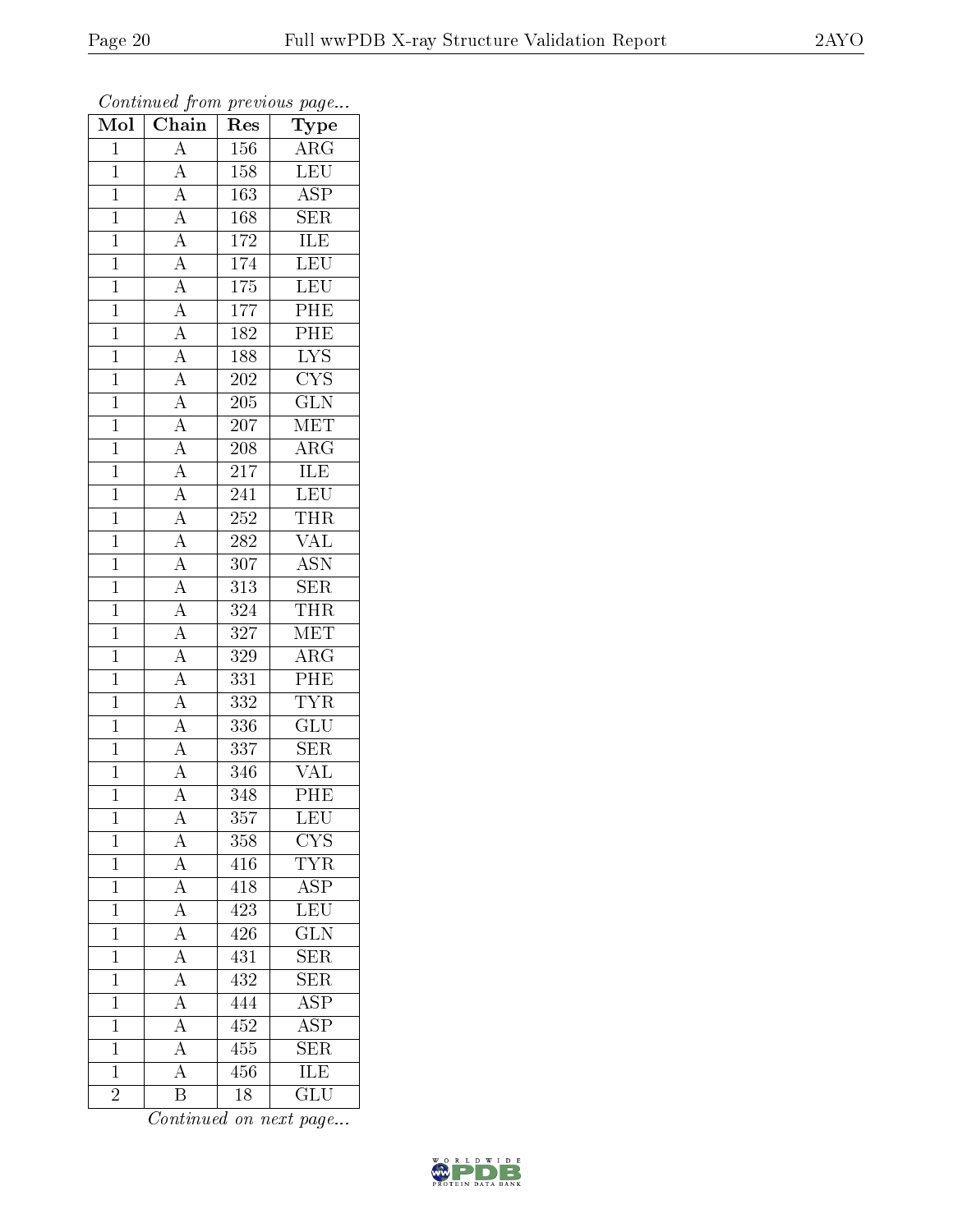Continued from previous page...

| Mol | Chain | Res | Type |
|-----|-------|-----|------|
|     |       |     | GLN  |
|     |       |     | ASN  |
|     |       |     |      |

Some sidechains can be flipped to improve hydrogen bonding and reduce clashes. All (16) such sidechains are listed below:

| Mol            | ${\rm Chain}$      | $\operatorname{Res}% \left( \mathcal{N}\right) \equiv\operatorname{Res}(\mathcal{N}_{0})\cap\mathcal{N}_{1}$ | Type       |
|----------------|--------------------|--------------------------------------------------------------------------------------------------------------|------------|
| 1              | A                  | 111                                                                                                          | <b>ASN</b> |
| 1              | $\boldsymbol{A}$   | 116                                                                                                          | <b>ASN</b> |
| $\mathbf{1}$   | $\overline{\rm A}$ | 149                                                                                                          | <b>GLN</b> |
| $\mathbf 1$    | $\overline{\rm A}$ | 197                                                                                                          | GLN        |
| $\mathbf{1}$   | $\overline{A}$     | 205                                                                                                          | <b>GLN</b> |
| $\overline{1}$ | $\overline{\rm A}$ | 280                                                                                                          | <b>GLN</b> |
| $\overline{1}$ | $\boldsymbol{A}$   | 307                                                                                                          | <b>ASN</b> |
| $\mathbf{1}$   | $\overline{\rm A}$ | 326                                                                                                          | <b>GLN</b> |
| $\mathbf 1$    | $\overline{\rm A}$ | 339                                                                                                          | <b>ASN</b> |
| $\mathbf{1}$   | $\overline{A}$     | 363                                                                                                          | <b>GLN</b> |
| $\overline{1}$ | $\overline{\rm A}$ | 412                                                                                                          | <b>ASN</b> |
| $\overline{1}$ | $\overline{A}$     | 426                                                                                                          | <b>GLN</b> |
| $\mathbf{1}$   | $\boldsymbol{A}$   | 443                                                                                                          | <b>GLN</b> |
| $\overline{2}$ | B                  | 25                                                                                                           | <b>ASN</b> |
| $\overline{2}$ | B                  | 40                                                                                                           | <b>GLN</b> |
| $\overline{2}$ | B                  | $60\,$                                                                                                       | ASN        |

#### 5.3.3 RNA  $(i)$

There are no RNA molecules in this entry.

### 5.4 Non-standard residues in protein, DNA, RNA chains (i)

1 non-standard protein/DNA/RNA residue is modelled in this entry.

In the following table, the Counts columns list the number of bonds (or angles) for which Mogul statistics could be retrieved, the number of bonds (or angles) that are observed in the model and the number of bonds (or angles) that are dened in the Chemical Component Dictionary. The Link column lists molecule types, if any, to which the group is linked. The Z score for a bond length (or angle) is the number of standard deviations the observed value is removed from the expected value. A bond length (or angle) with  $|Z| > 2$  is considered an outlier worth inspection. RMSZ is the root-mean-square of all Z scores of the bond lengths (or angles).

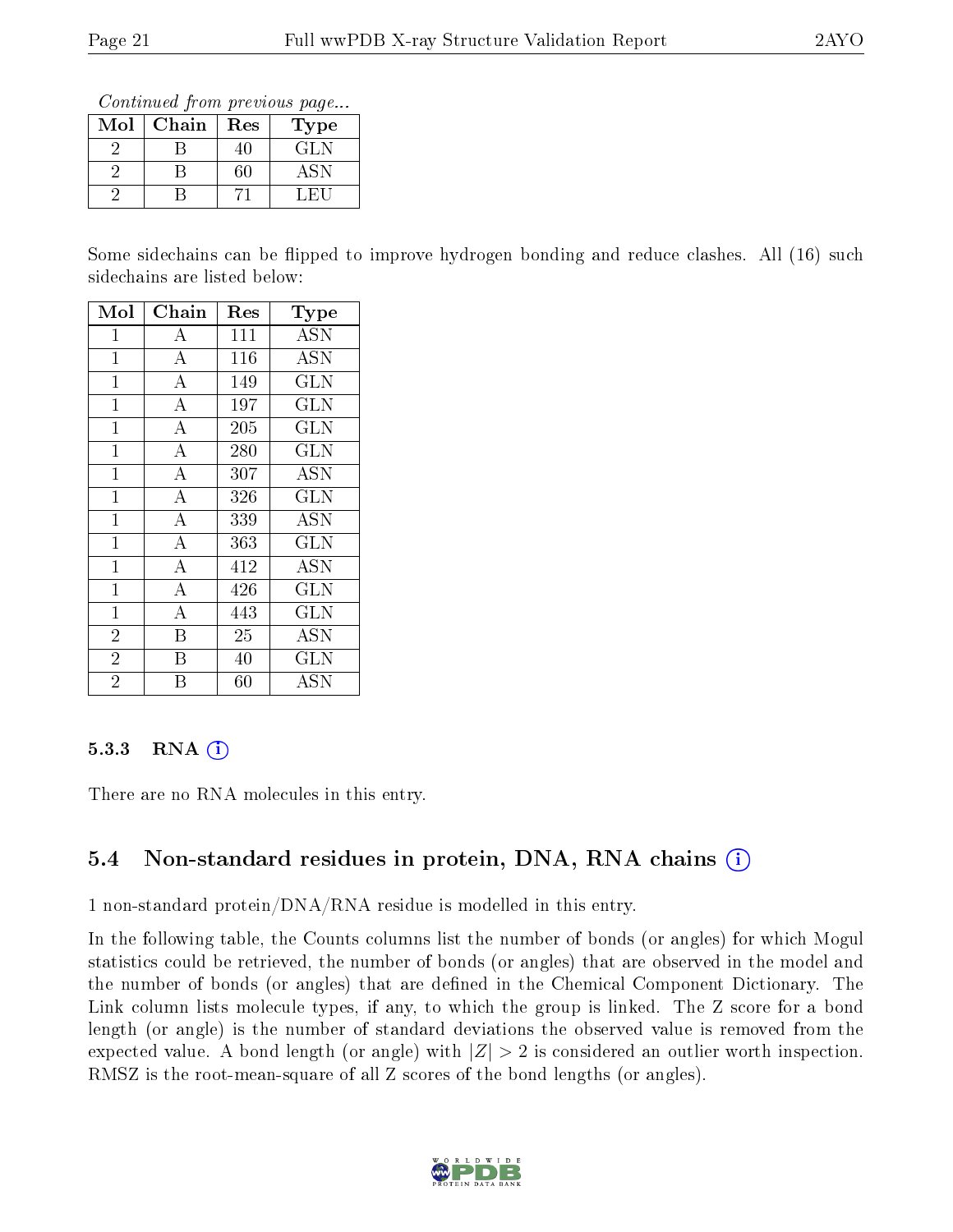|  | $\text{Mol}$<br>$\mid$ Chain $\mid$<br>$\Gamma$ Type | $\mid$ Res $\mid$ | Link |       | Bond lengths |                                          |       | Bond angles |                    |
|--|------------------------------------------------------|-------------------|------|-------|--------------|------------------------------------------|-------|-------------|--------------------|
|  |                                                      |                   |      |       |              | Counts   RMSZ $\mid \#  Z  > 2$   Counts |       |             | RMSZ   $\# Z  > 2$ |
|  | $\mathrm{GL}2$                                       | 76                | ↵    | 3,3,3 | 2.43         | 1(33%)                                   | 0,2,2 | 0.00        | $\blacksquare$     |

In the following table, the Chirals column lists the number of chiral outliers, the number of chiral centers analysed, the number of these observed in the model and the number defined in the Chemical Component Dictionary. Similar counts are reported in the Torsion and Rings columns. '-' means no outliers of that kind were identified.

|           |  |        | Mol   Type   Chain   Res   Link   Chirals   Torsions   Rings |  |
|-----------|--|--------|--------------------------------------------------------------|--|
| - ( 1 . 7 |  | $\sim$ | $-0/0/1/$ .                                                  |  |

All (1) bond length outliers are listed below:

|  |  |                                        | $\mid$ Mol $\mid$ Chain $\mid$ Res $\mid$ Type $\mid$ Atoms $\mid$ Z $\mid$ Observed(A) $\mid$ Ideal(A) $\mid$ |  |
|--|--|----------------------------------------|----------------------------------------------------------------------------------------------------------------|--|
|  |  | $\overline{B}$   76   GLZ   O-C   4.15 | $-1.43$                                                                                                        |  |

There are no bond angle outliers.

There are no chirality outliers.

There are no torsion outliers.

There are no ring outliers.

1 monomer is involved in 9 short contacts:

|  |          | Mol   Chain   Res   Type   Clashes   Symm-Clashes |
|--|----------|---------------------------------------------------|
|  | 76   GLZ |                                                   |

### 5.5 Carbohydrates  $(i)$

There are no carbohydrates in this entry.

### 5.6 Ligand geometry  $(i)$

There are no ligands in this entry.

### 5.7 [O](https://www.wwpdb.org/validation/2017/XrayValidationReportHelp#nonstandard_residues_and_ligands)ther polymers  $(i)$

There are no such residues in this entry.

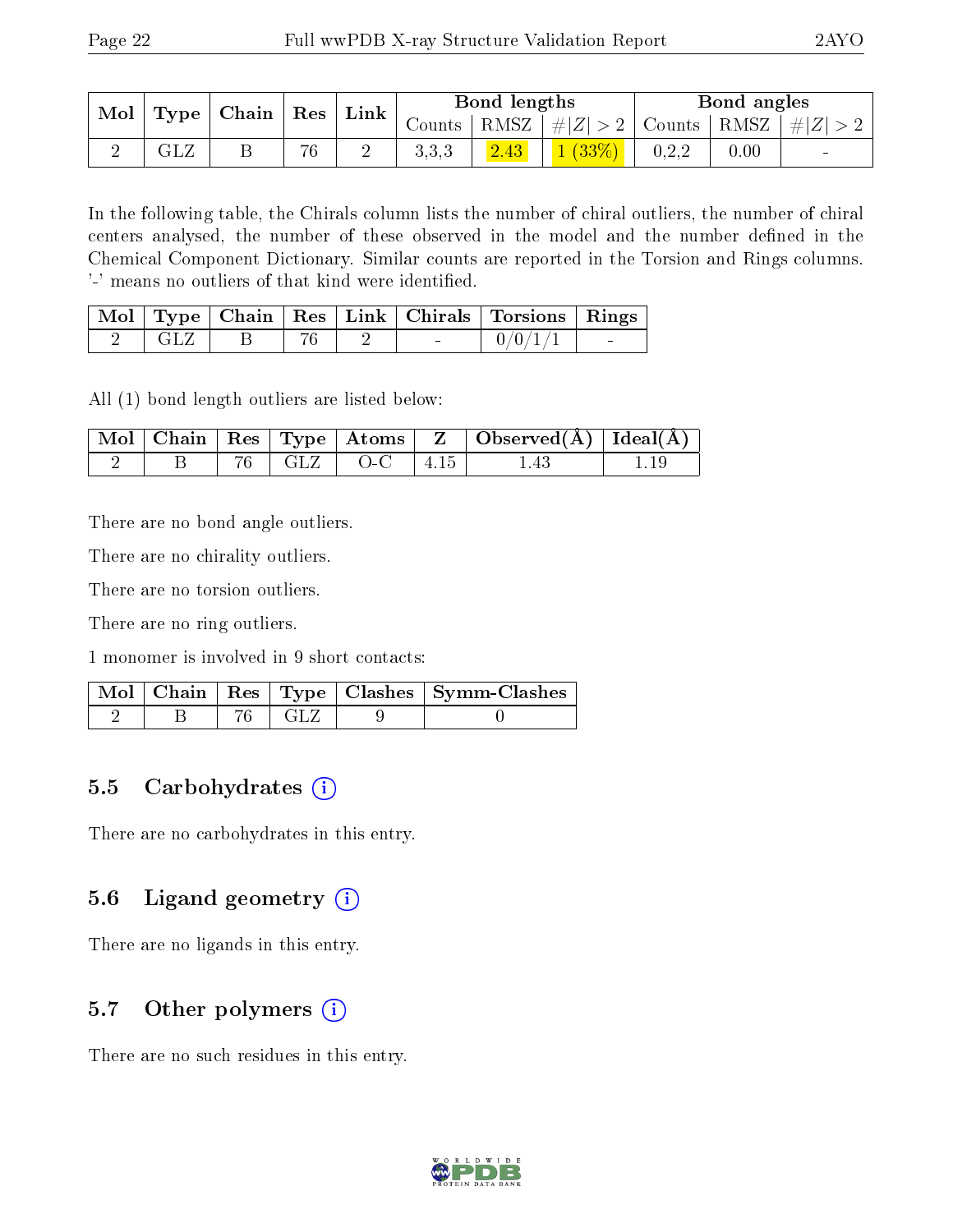## 5.8 Polymer linkage issues (i)

There are no chain breaks in this entry.